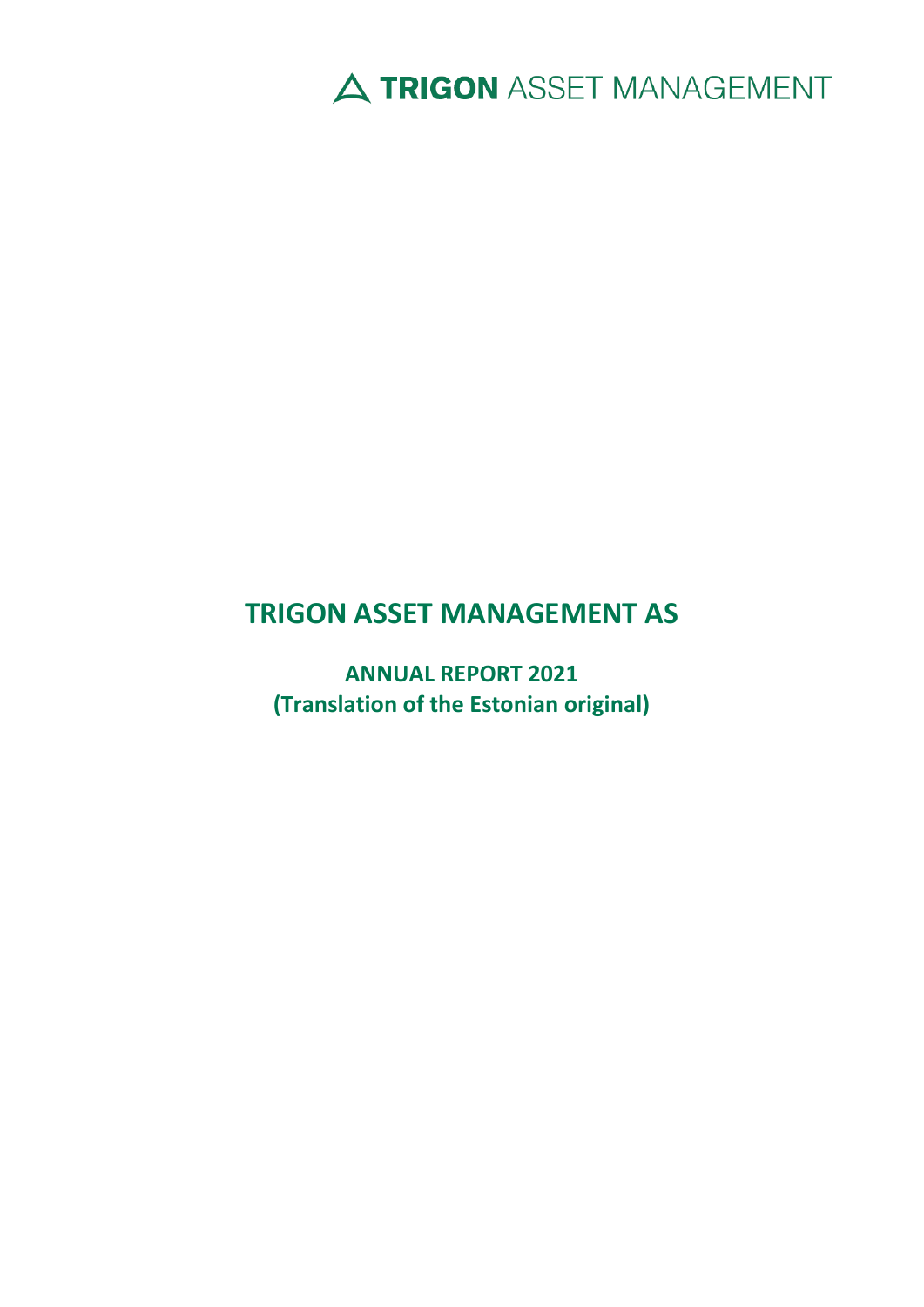| Beginning of the financial year | 01.01.2021                                             |
|---------------------------------|--------------------------------------------------------|
| End of the financial year       | 31.12.2021                                             |
| <b>Business name</b>            | Trigon Asset Management AS                             |
| Registration number             | 11339670                                               |
| <b>Address</b>                  | Pärnu mnt 18, Tallinn, 10141, Estonia                  |
| Phone number                    | (372) 6679 200                                         |
| Fax number                      | (372) 6679 201                                         |
| E-mail address                  | legal@trigoncapital.com                                |
| Company website                 | www.trigoncapital.com                                  |
| Main business activities        | - Management of Investment funds                       |
|                                 | - Providing fund management services for funds that it |
|                                 | does not manage itself                                 |
| Auditor                         | PricewaterhouseCoopers AS                              |
| Documents enclosed with the     |                                                        |
| <b>Annual Report</b>            | Independent auditor's report                           |
|                                 | Proposal for profit distribution                       |
|                                 | Distribution of sales revenue according to EMTAK       |
|                                 | classification                                         |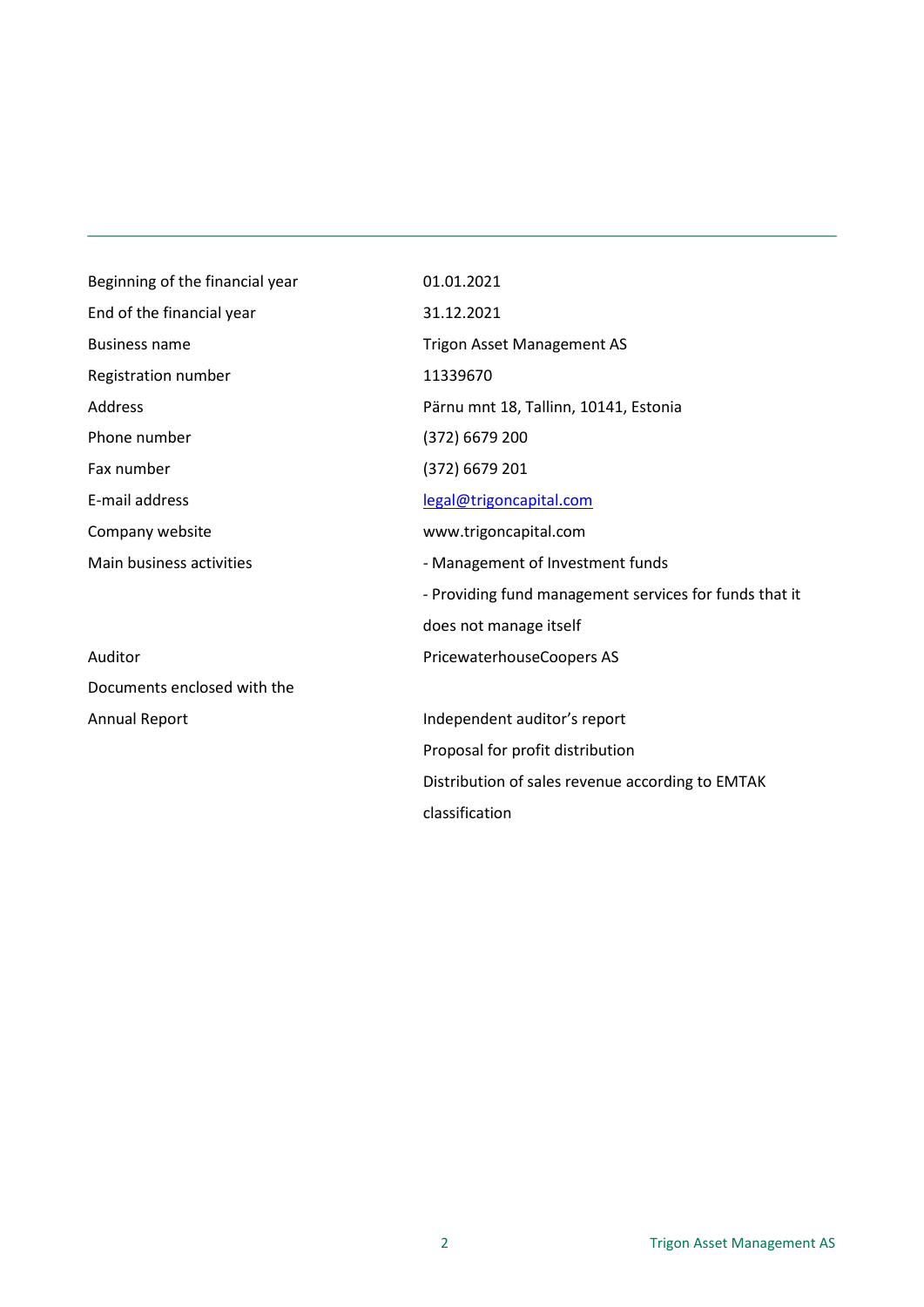| Signatures of the Management Board for Trigon Asset Management AS annual report 202119 |  |
|----------------------------------------------------------------------------------------|--|
|                                                                                        |  |
|                                                                                        |  |
|                                                                                        |  |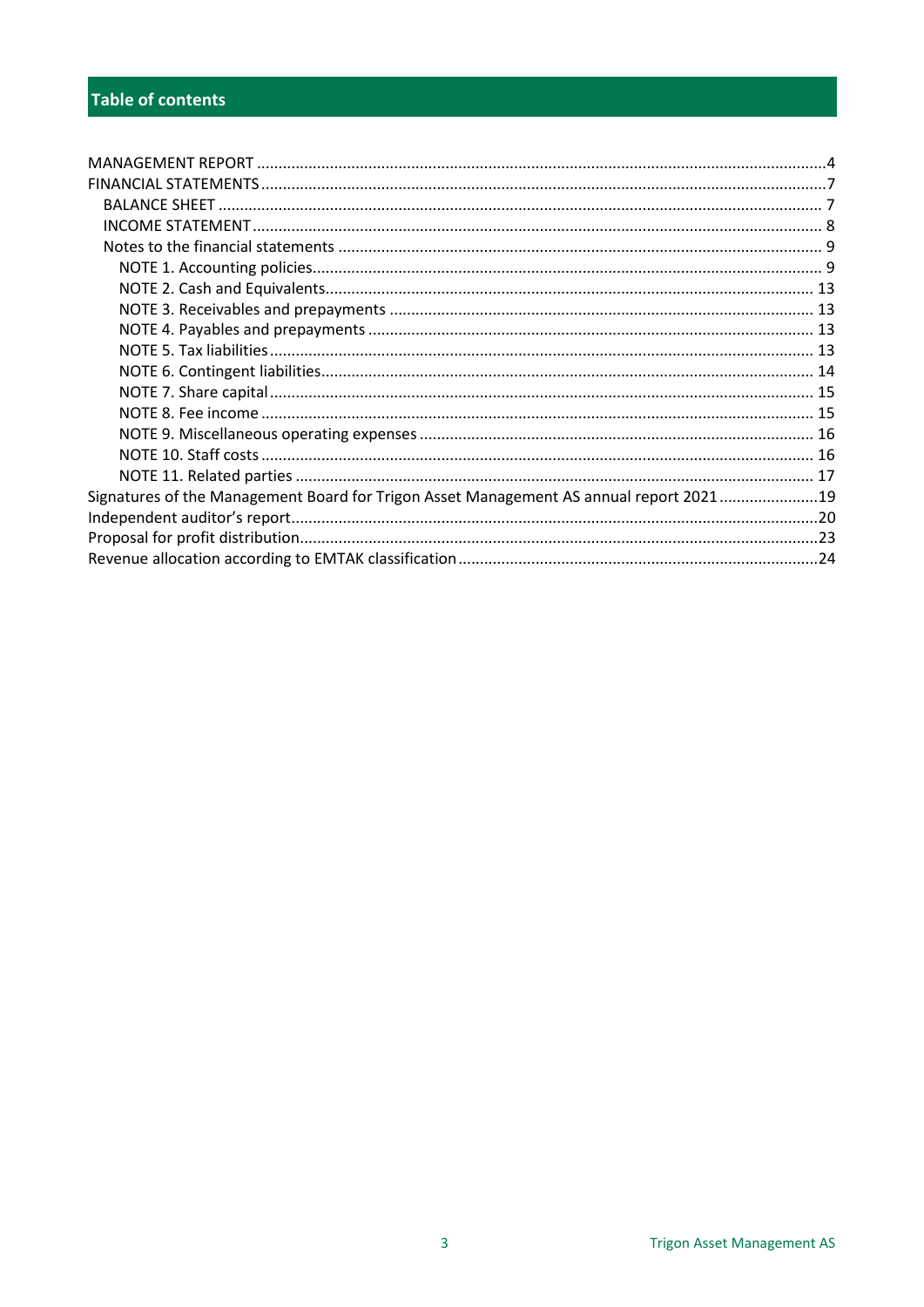#### <span id="page-3-0"></span>**MANAGEMENT REPORT**

#### **General information**

AS Trigon Asset Management was established in 2007 and as of 31 December 2021 it manages three common equity funds: Trigon New Europe Fund, Trigon Dividend Fund and Trigon Russia Top Picks Fund. In addition, AS Trigon Asset Management manages common investment fund Luka Adriatic Property Real Estate Fund I, which was established in 2008, as well as provides investment management services under mandate agreements to other client portfolios.

The net asset value of the equity funds under management at the end of 2021 amounted to 335.5 million euros (at the end of 2020: 261.5 million euros).

The net asset value of the real estate fund under management at the end of 2021 amounted to 11.2 million euros (at the end of 2020: 11.6 million euros).

The total assets under management at the end of the year 2021 totaled 647.3 million euros (at the end of 2020: 573.4 million euros).

Net profit for the reporting period was 1,718 thousand euros (2020: 1,104 thousand euros).

Business activities of AS Trigon Asset Management are as follows:

- management of investment funds,
- fund management related services for funds it does not manage itself.

The year 2021 turned out positive for the markets of Central and Eastern Europe. Consumer confidence remained strong in the context of support from the state and low unemployment rate, allowing many companies to have significant profit growths compared to the low base of year 2020. In 2021, sectors that had suffered more due to Covid a year before, such as banking, energy, and retail, showed exceptionally good profit dynamics. In contrast, the sectors that benefited from Covid in 2020, such as e-commerce, computer and mobile game manufacturers, IT companies, were unable to show an increase in profits in line with investors' expectations. The high inflation rate, which quickly became a global problem in the second half of the year, also had a negative effect on the pricing of growth shares and supported the global rotation from growth shares to value shares. In this environment, the MSCI EFM CEEC ex-Russia Index, which reflects the Eastern European stock markets, was able to deliver a 26% growth and MSCI Russia 10/40 TR Index reflecting the stock markets in Russia a 21.7% return, both well above the 4.9% return of the MSCI World Index, which reflects the movement of the developing world.

Trigon New Europe Fund was once again able to deliver a better return than its regional benchmark index, rising by 27.0% year-on-year (D-share). Over 5 and 10 years and since the beginning of the strategy, the fund has outperformed the benchmark index by 12.0%, 97.4% and 202.3%, respectively. The fund ended the year with a record volume of 330 million euros (257 million euros a year earlier).

The year 2021 became very successful for Trigon Russian Top Picks Fund as well. The fund rose by 32.6% year-on-year (A-share), surpassing the MSCI Russia TR Index, which rose by 28.0%. The fund has an even more positive alpha compared to the MSCI Russia 10/40 TR Index, which increased by 21.7%. Compared to its competitors, the Fund once again delivered one of the best returns this year and continued to show the best long-term returns. The Fund ended the year with a volume of 1.5 million euros. A year earlier, the volume was 1 million euros.

The first year of the Trigon Dividend Fund was also very successful. The Fund was able to offer a return of 27.5% (C-share), which outperformed the 24.4% return of the MSCI World High Dividend Yield Index. The volume of the Fund increased from 1.62 million euros to 4 million euros during the year. The number of investors in the dividend paying unit, who were paid a dividend of 7.1% from the share price in December, increased from 20 investors to 400 during the year. The total number of investors rose to 800 in a year.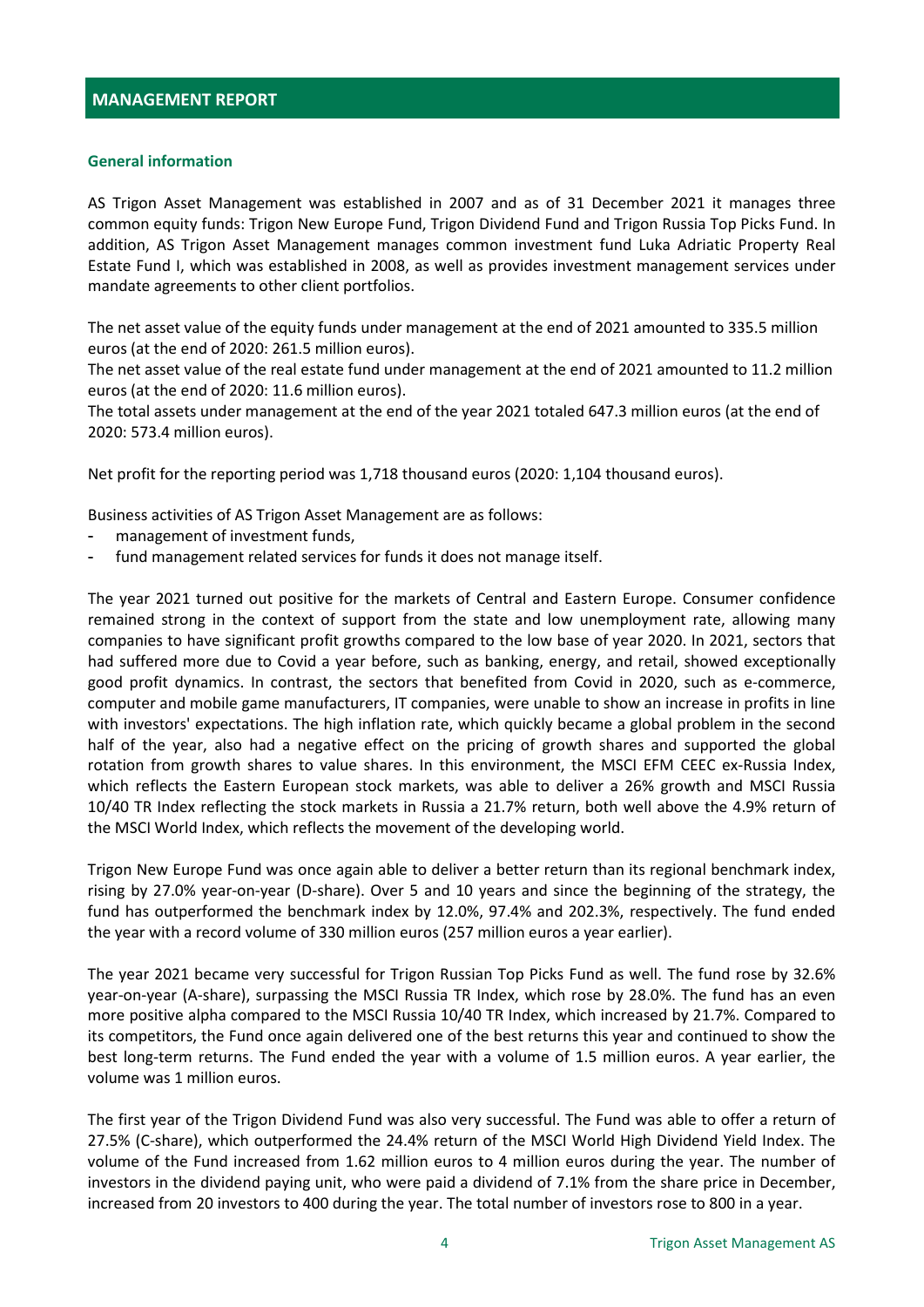#### **Owners of the Company and staff salaries**

In 2021, the Management Board members of AS Trigon Asset Management were Mehis Raud and Jelena Rozenfeld. The members of the Supervisory Board are Joakim Johan Helenius, Torfinn Losvik and Kairi Ratas. The majority shareholder of AS Trigon Asset Management (61% of the share capital and 65.59% of the voting shares) is AS Trigon Capital, Mehis Raud through OÜ Fero Invest owns 27% (29.03% of the voting shares) and Jelena Rozenfeld has a 5% (5.38% of the voting shares) shareholding. In addition, AS Trigon Asset Management owns 7% of its own shares, which do not give shareholder rights. As at the end of year 2021, Trigon Asset Management AS had 10 employees (2020: 11). The overall staff salaries and bonuses including social tax and unemployment insurance tax expense of the Company amounted to 508 thousand euros in 2021 (2020: 597 thousand euros), of which salaries and bonuses paid to Management Board members including social tax and unemployment insurance tax expense accounted for 141 thousand euros (2020: 119 thousand euros). The Company did not pay additional compensation for participation in governing bodies to Management and Supervisory Board members.

The Management Board of AS Trigon Asset Management proposes to the shareholders to distribute dividends in the amount of 1,663 thousand euros in 2022. Corporate income tax arising from the dividends amounts to 330 thousand euros.

#### **Social responsibility and sustainability**

AS Trigon Asset Management is a member of the United Nations Principles for Responsible Investment (UNPRI) programme from 2018. AS Trigon Asset Management follows the principles and practices of responsible investment in managing funds.

Taking sustainability into account in investment analysis and in decision making is essential to facilitate long-term returns on investments in funds.

When evaluating companies and the potential of their stocks, both financial and sustainability factors are taken into consideration. In its evaluation of the sustainability criteria, AS Trigon Asset Management applies the method of negative screening. The investments exclude stocks of companies in several fields of activity and the companies that do not comply with international standards. The investment team of AS Trigon Asset Management continuously monitors and analyses the existing stock portfolio and companies of potential interest to evaluate their fit in the portfolio based on the principles of sustainable investing.

When managing funds and mandates as well as making investments, the following factors are taken into consideration, among others:

- environmental aspects (e.g., environmental and climate impact of companies)
- social aspects (e.g., human rights, workers' rights, equal opportunities, work practices)
- corporate governance aspects (e.g., shareholders' rights, remuneration of management and anticorruption issues).

The principles of sustainable investing are disclosed on the AS Trigon Asset Management website.

#### **Climate strategy**

Trigon Asset Management aims to contribute to the positive development of society and the environment, committing to reducing climate risks and creating opportunities to transition to a more climate friendly life. Consequently, the company has adopted two main goals in terms of climate change:

1. The main goal is to achieve the highest possible level of efficiency in all its daily activities, with an emphasis on environmental protection and to minimize the impact of its business activities on the environment.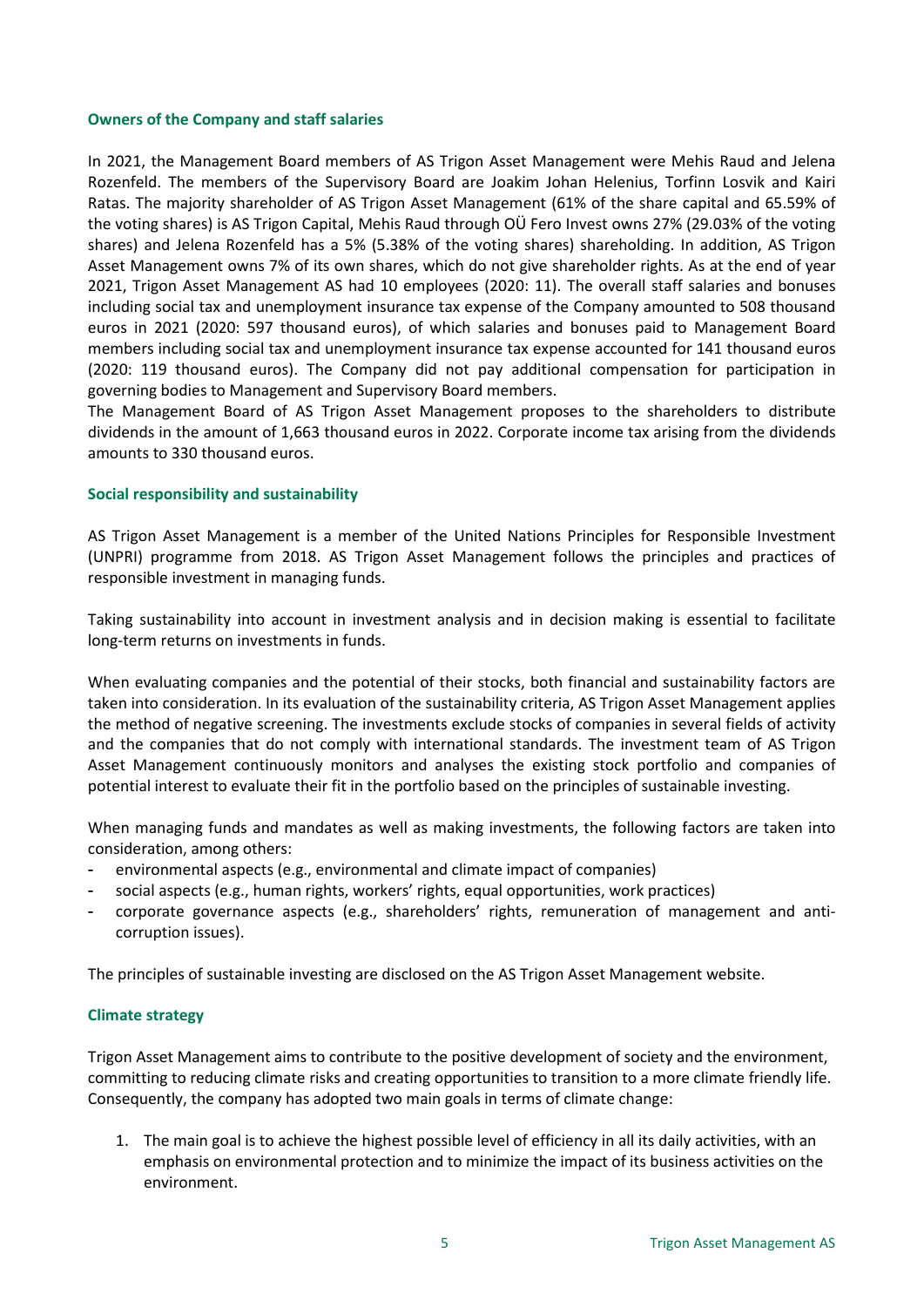Therefore, we follow the principles of responsible work and environmental protection both in shaping the values of our employees as well as in our daily activities:

- √ We reduce waste generation and promote separate collection of waste by type
- √ We avoid and reduce the use of paper and promote paperless document circulation and the use of digital signatures.
- 2. Trigon Asset Management using owner influence excludes shareholdings if they involve confirmed sustainability risks and whose activities, we consider to be harmful to society or to the environment.

#### **Future developments**

AS Trigon Asset Management will continue managing the existing funds in 2022. AS Trigon Asset Management will remain focused on managing Central and Eastern Europe mandates and sees room for growth in the number of clients in this business segment.

Mehis Raud Member of the Management Board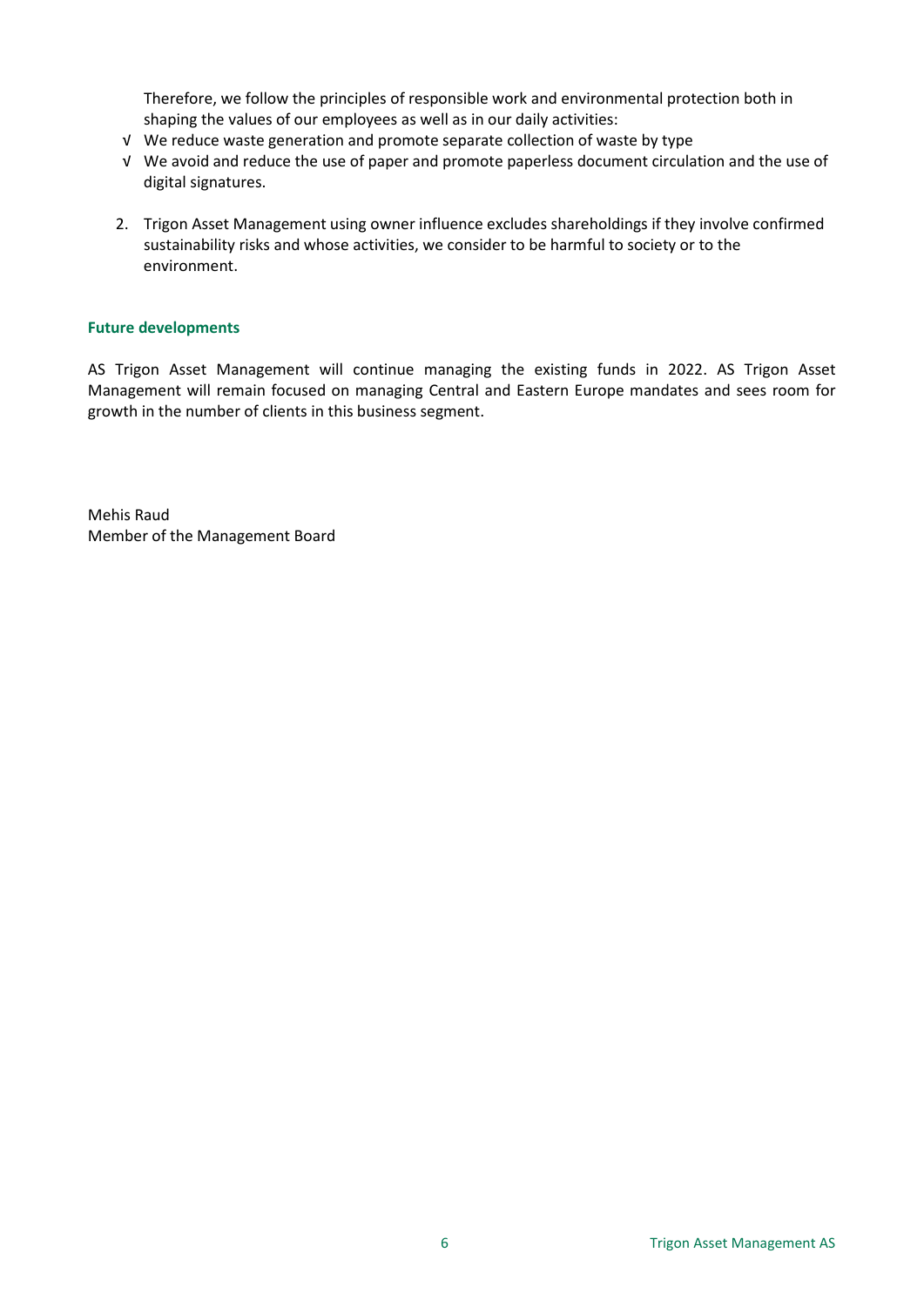## <span id="page-6-0"></span>**FINANCIAL STATEMENTS**

### <span id="page-6-1"></span>**BALANCE SHEET**

| <b>EUR</b>                          | <b>Note</b>  | 31.12.2021 | 31.12.2020 |
|-------------------------------------|--------------|------------|------------|
| <b>ASSETS</b>                       |              |            |            |
| <b>Current assets</b>               |              |            |            |
| Cash and cash equivalents           | $\mathbf{2}$ | 1,890,713  | 1,212,665  |
| Receivables and prepayments         | 3            | 1,130,227  | 1,023,141  |
| <b>Total current assets</b>         |              | 3,020,940  | 2,235,806  |
|                                     |              |            |            |
| <b>Non-current assets</b>           |              |            |            |
| Intangible assets                   |              | 27,468     | 27,468     |
| <b>Total non-current assets</b>     |              | 27,468     | 27,468     |
| <b>TOTAL ASSETS</b>                 |              | 3,048,408  | 2,263,274  |
|                                     |              |            |            |
| <b>LIABILITIES AND EQUITY</b>       |              |            |            |
| Payables and prepayments            | 4            | 1,000,513  | 962,835    |
| <b>Total liabilities</b>            |              | 1,000,513  | 962,835    |
|                                     |              |            |            |
| <b>EQUITY</b>                       |              |            |            |
| Share capital                       | 7            | 159,780    | 159,780    |
| Statutory reserve capital           |              | 15,978     | 15,978     |
| Own shares                          |              | $-100,000$ | $-100,000$ |
| Retained earnings                   |              | 254,104    | 121,007    |
| Profit for the period               |              | 1,718,033  | 1,103,674  |
| <b>Total equity</b>                 |              | 2,047,895  | 1,300,439  |
| <b>TOTAL LIABILITIES AND EQUITY</b> |              | 3,048,408  | 2,263,274  |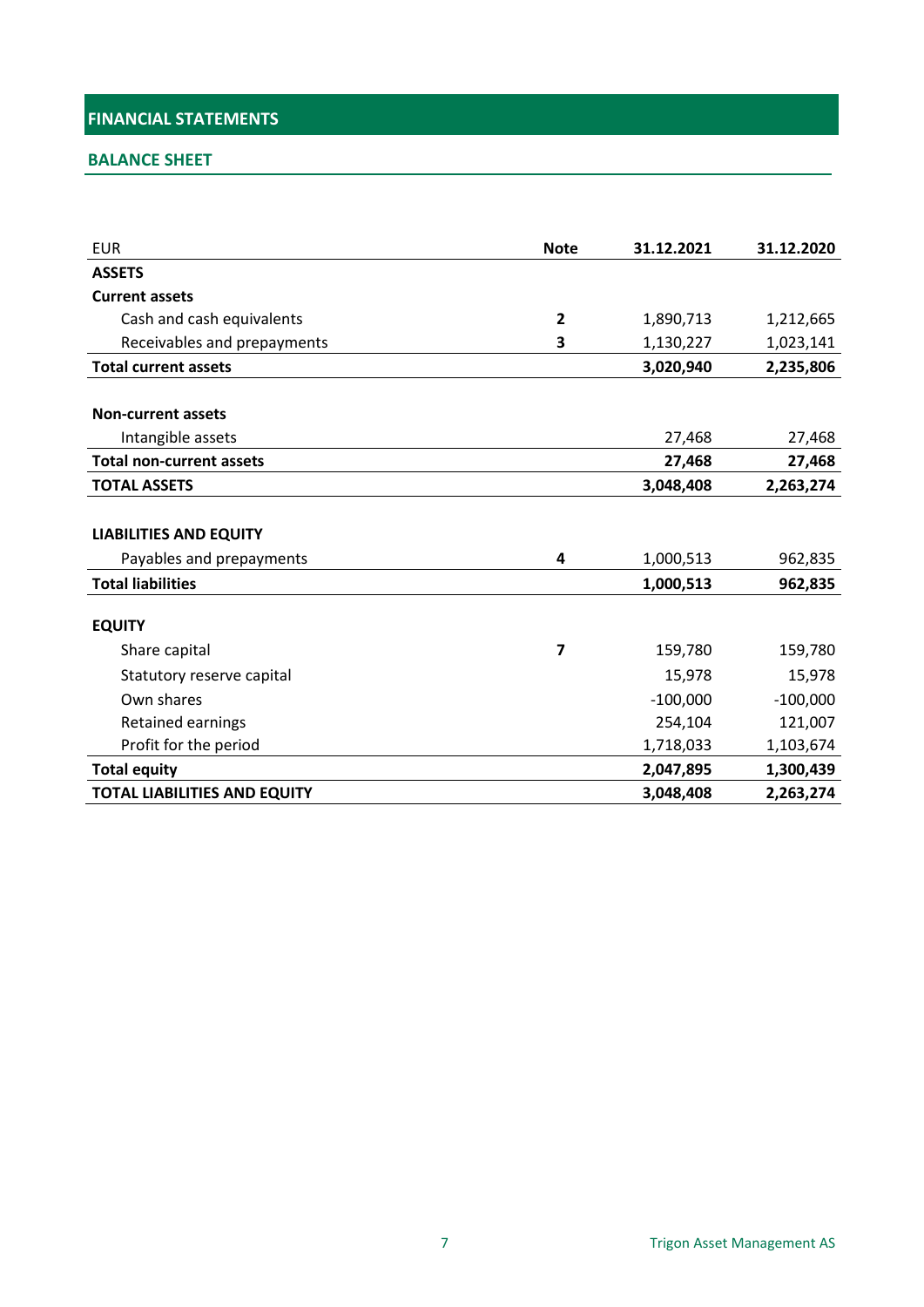<span id="page-7-0"></span>

| <b>EUR</b>                                 | <b>Note</b> | 2021         | 2020         |
|--------------------------------------------|-------------|--------------|--------------|
| Fee income                                 | 8           | 4,047,675    | 3,099,653    |
| Fee expense                                |             | -973,397     | $-606,988$   |
| <b>OPERATING EXPENSES</b>                  |             |              |              |
| Miscellaneous operating expenses           | 9           | $-311,566$   | $-240,007$   |
| Staff costs                                | 10          | $-867,378$   | $-892,969$   |
| Significant impairment of current assets   | 11          | $-8,956$     | $-8,659$     |
| Other operating expenses                   |             | $-5,790$     | $-3,299$     |
| <b>TOTAL OPERATING EXPENSES</b>            |             | $-1,193,690$ | $-1,144,934$ |
| Other financial income and expense         |             | $-177$       | -372         |
| <b>Total financial income and expenses</b> |             | $-372$       | $-372$       |
| Profit before income tax                   |             | 1,880,411    | 1,347,359    |
| Income tax                                 | 7           | $-162,378$   | $-243,685$   |
| Profit for the financial year              |             | 1,718,033    | 1,103,674    |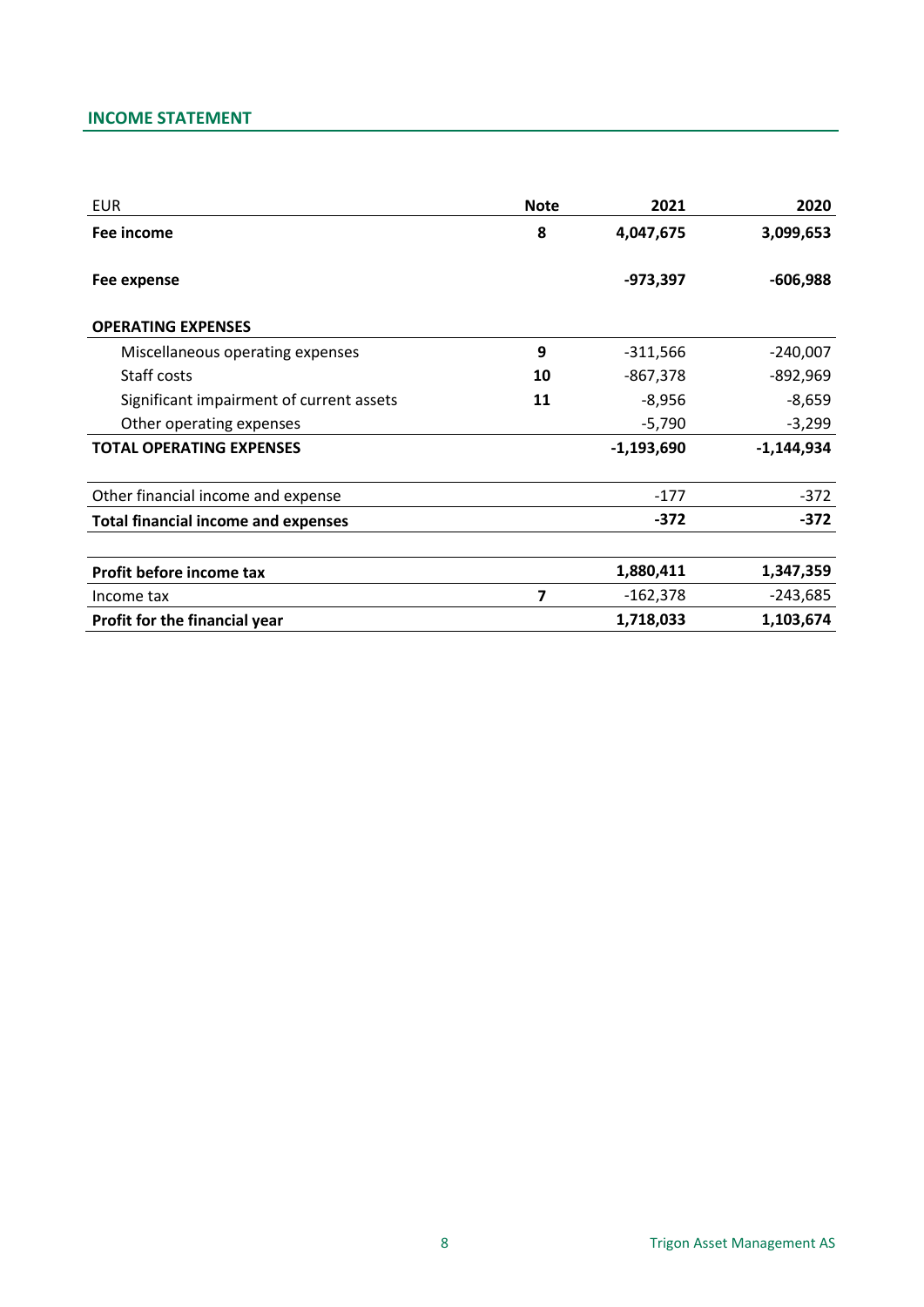#### <span id="page-8-1"></span><span id="page-8-0"></span>**NOTE 1. Accounting policies**

The financial statements of AS Trigon Asset Management have been prepared in accordance with Estonian financial reporting standard. The financial statements have also been prepared in accordance with the accounting policies of the group's parent company AS Trigon Capital (address: Pärnu mnt 18, 10141 Tallinn).

The financial statements have been prepared as abridged financial statements in accordance with the Accounting Standards Board's guideline 15 clause 59. These financial statements have been prepared under the historical cost convention, except for the cases described in the following accounting policies. The 2021 year financial statements are presented in EUR.

#### **Financial assets**

The company has the following financial assets: cash and cash equivalents (see also Cash and cash equivalents accounting policies), trade receivables (see also Receivables and prepayments accounting policies) and other receivables.

Purchases and sales of financial assets are recognized on the settlement date (i.e., on the day when company becomes owner of the financial asset purchased, or when claim of ownership of the financial asset sold has been lost). When recognizing financial assets at the time of purchase or sale at their fair value, the change in value is recognized between the transaction day and balance sheet daytime-frame as profit or loss, with similar process applied to other financial assets owned by the company. Cash and cash equivalents, trade receivable and other receivables (accrued income, issued loans and other short and longterm receivables), excluding receivables which were acquired for re-sale, are recognized at amortized cost. Amortized cost of short-term receivables is usually equal to nominal value (minus repayments and possible

write downs). Hence, short-term receivables are recognized in the balance sheet in expected settlement value. To calculate amortized cost of long-term receivables, they are initially recorded at the fair value of expected cash flows, calculating interest income using internal interest method. Receivables acquired for resale are recognized at fair value.

At each balance sheet date, management evaluates if there are any events indicating potential impairment of receivables. If such events occur, financial assets are assessed as follows:

(a) Financial assets carried at amortized cost (such as receivables and bonds held to maturity) are written down to their probable future recoverable value (discounted at the financial asset's initially fixed internal interest rate)

(b) Financial assets carried at acquisition cost (shares and other equity instruments fair value of which cannot be reliably measured) are written down to their probable future recoverable value (discounted at the market rate of return for similar financial assets)

(c) Financial assets at fair value are written down to their fair value. Fair value losses are recognized in the income statement as expense. Financial assets are recognized at fair value through equity revaluation reserve. If the value asset has decreased, then the negative amount reserve is recognized in the income statement as loss.

### Reversals of impairment:

(a) If the previously discounted and adjusted financial asset value shall increase in the future, the previous discount is being voided to the sum which is the lowest or when (1) financial asset future price is lower than current value and (2) balance sheet residual value if previously no discounts were applied to the asset. Cancellation of discounts are recognized in the Income Statement.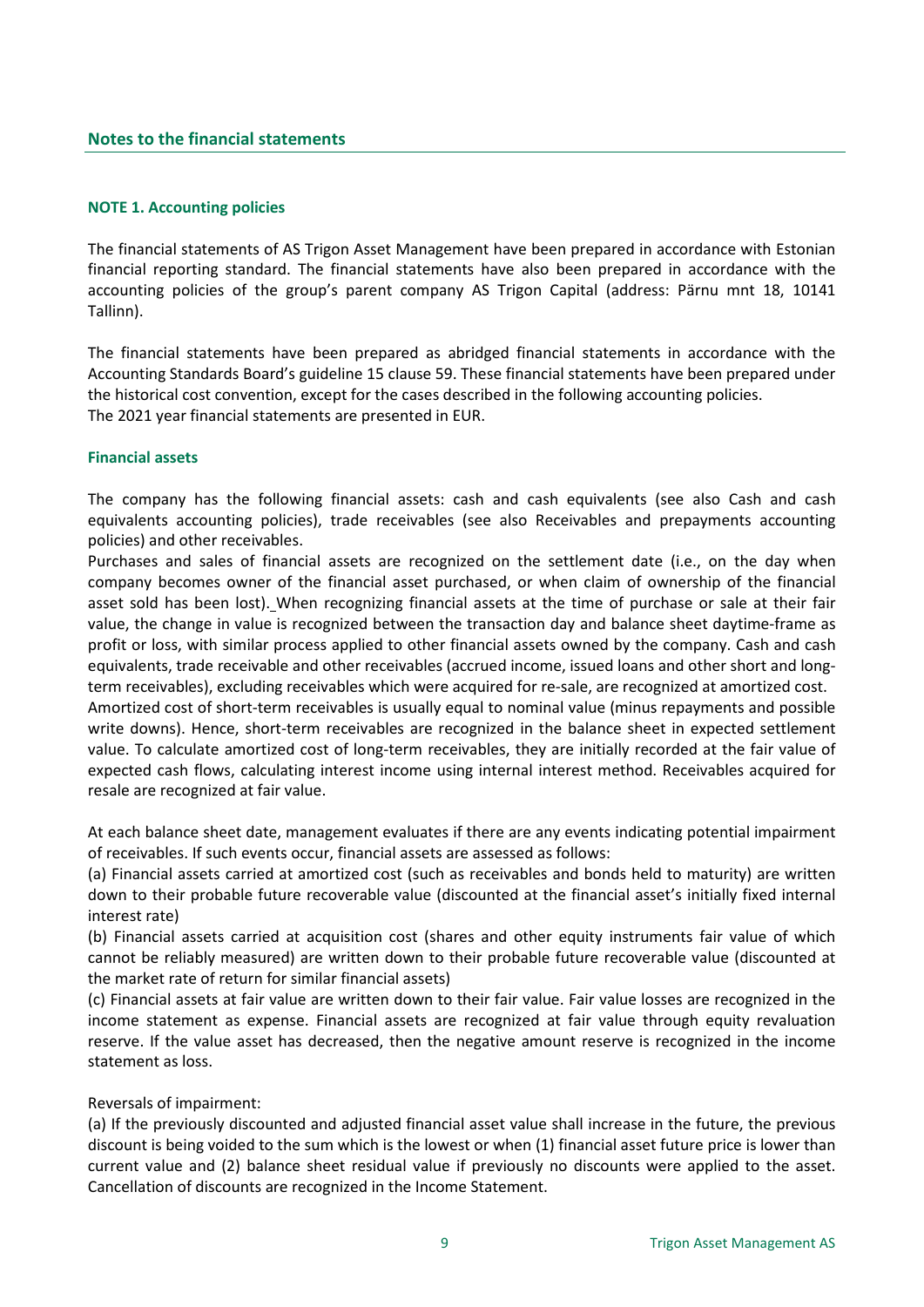(b) For those financial assets which are recognized in the amount of their acquisition value, because of their fair value cannot be reliably measured, discounts are not voided.

(c) For changes in fair value of asset through equity reserve revaluation the cancellation of discount is being measured as follows: stocks and other equity instruments discount cancellation is recognized as increase in equity reserve capital; bonds and other debt instrument discount cancellation is recognized in the income statement.

#### **Cash and cash equivalents**

Cash and cash equivalents presented on the balance sheet line item include demand deposits and in the cash flow statement, include cash in hand, bank account balances and overnight deposits.

#### **Recognition of foreign currency transactions**

All other currencies except for the functional currency (the functional currency of the company is euro) constitute as foreign currencies. Foreign currency transactions are recorded at the official currency exchange rates quoted by the European Central Bank prevailing on the transaction date. Monetary assets and liabilities denominated in foreign currencies (receivables and loans payable in cash) are translated into EUR at the official foreign currency exchange rates quoted by the European Central Bank prevailing at the balance sheet date. Gains and losses from conversion of foreign currencies are recorded in the income statement of the reporting period. Non-monetary financial assets and liabilities in foreign currency which are being measured at fair value (in case of fair value method recognized real estate investments; biological assets; short and long-term financial investments in stocks and other equity financial instruments, fair value of which can be reliably measured), are measured based on the foreign currency exchange rates of the European Central Bank prevailing at the transaction date. Non-monetary financial assets and liabilities in foreign currency which are not measured in fair value method (for example: prepayments, inventory at acquisition cost, tangible and intangible assets), are not subject to revaluation on the balance sheet date but are recognized at the European Central Bank rate of the date of acquisition of the asset or liability.

#### **Receivables and prepayments**

Short-term receivables generated in the ordinary course of business are classified as trade receivables. Trade receivables are carried at amortized cost (original invoice amount less provisions made for impairment of these receivables). The impairment of the receivables that are individually significant (i.e., need for a write-down) is assessed individually for each customer, using the present value of expected future collectible amounts as the basis. For receivables which are individually not important and for which knowledge of discount does not exist, their discount is being valued in aggregate, using the previous year experience. The impairment of receivables is recognized in other operating expenses line item. The collection of the receivables that have previously been written down are accounted for as a reversal of the loss from doubtful receivables.

#### **Financial liability**

All financial liabilities (supplier payables, accrued expenses, and other short-term borrowings) are initially recorded at cost, net of transaction costs incurred. They are subsequently measured at amortized.

The amortized cost of current financial liabilities generally equals their nominal value; therefore, current financial liabilities are carried in the balance sheet in their net redemption value. A financial liability is classified as short-term when it is due to be settled within 12 months after the balance sheet date or the Company does not have an unconditional right to defer settlement of the liability for at least 12 months after the balance sheet date.

Liabilities which payment date is longer than a year are recognized as long-term liabilities. For measurement of long-term financial liability adjusted acquisition value the acquisition cost is taken in fair value amount (reduced by the amount of transaction costs) and considering future periods interest using the internal interest method.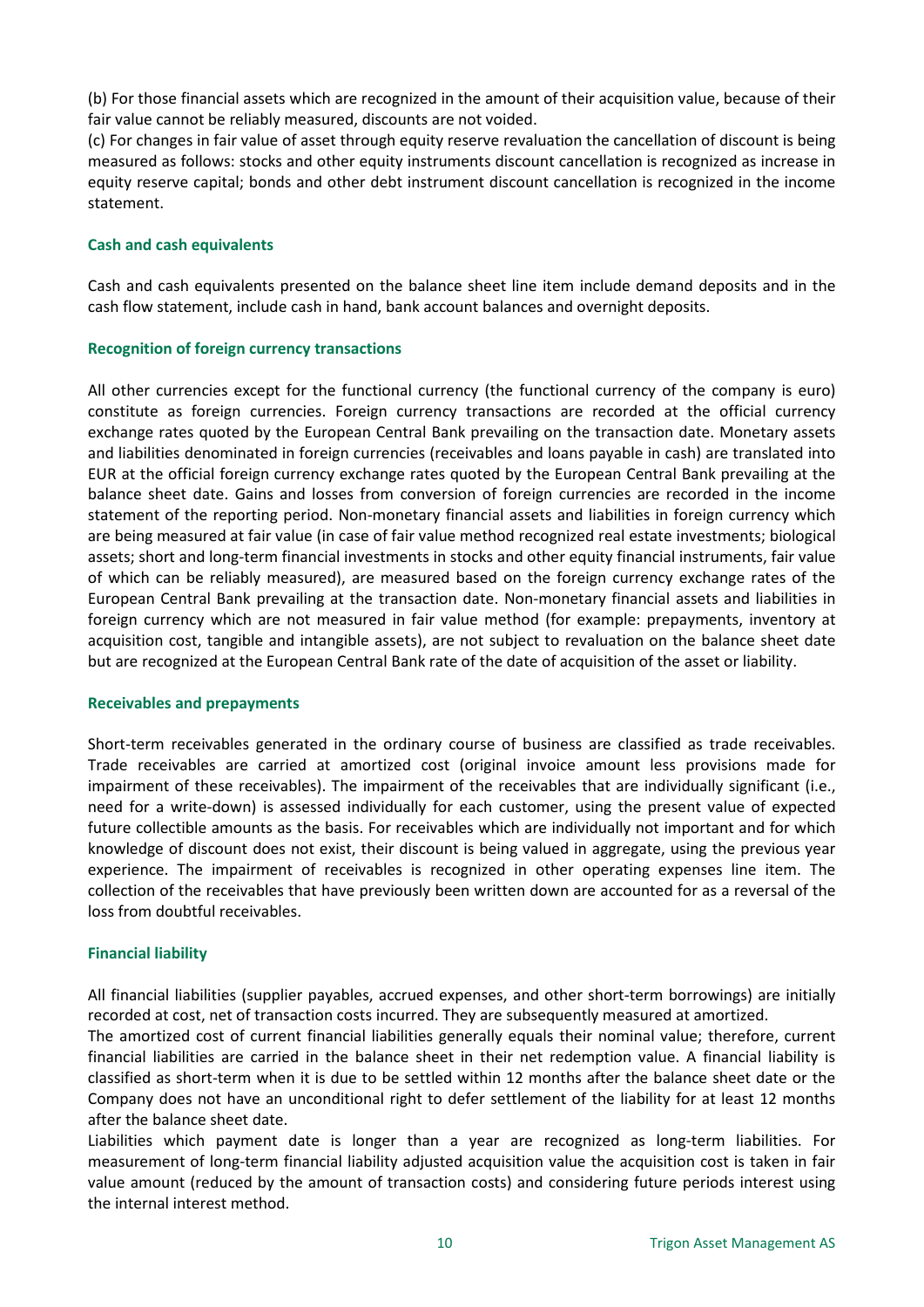#### **Provisions and contingent liabilities**

Present obligations arising from past events whose timing or amounts are uncertain are recognized as provisions. The provisions are recognized based on the management's estimates regarding the amount and timing of the expected outflows. A provision is recognized on the balance sheet in the amount, which according to the management is necessary at the balance sheet date for meeting the obligation arising from the provision or transfer to the third party. Other contingent liabilities where the realization is less probable than non-realization or related costs cannot be determined reliably, that in certain circumstances may become obligations, are disclosed in the notes to the financial statements as contingent liabilities.

#### **Revenue**

Revenue is recognized on an accrual basis if revenue and transactions cost are determined reliably. Fee and commission income are recognized during the period of service. Revenue reflects the fees received from investments funds, fees for providing fund management services for funds that it does not manage and fees from other provided services. The management fee charged from the funds that are managed is calculated based on the terms and conditions of the respective fund prospectus.

Investment funds' maximum fees are outlined in the funds' terms and conditions, which are registered by Financial Supervision Authority. According to management's decision, AS Trigon Asset Management may charge lower fees than indicated in the terms and conditions. Aforementioned fees are disclosed in funds' prospectuses and are the following:

#### Fees from investment funds

Luka Adriatic Property Real Estate Fund I: Management fee is 25 thousand euros per annum and is paid out on the following month of the accounting month. In case of the share subscription the fund manager charges subscription fee. The maximum amount of the subscription fee is 1% from net value of the share. Fund management company may reduce or amend subscription fees.

Trigon - New Europe Fund. The management fee is calculated daily at a rate of 0.75%-2% (depending on the class of the unit) on the market value of the Fund´s assets on an annual basis and is paid to the fund management company once a month.

The Management Company has the right to receive a performance fee from Trigon New Europe Fund Class B unit based on the return of fund. The Management Company has the right to receive a performance fee if the return on the net asset value of the Class B Unit from the beginning of the year exceeds the return of MSCI EFM CEEC ex Russia Net Return from the beginning of the year. The performance fee rate is 15% from the increase of net asset value. The performance fee is calculated and paid out once a year.

Trigon Dividend Fund. The management fee is calculated daily at rate of 0%-2% (depending on the class of the unit) on the market value of the Fund´s assets on an annual basis and paid to the fund management company once a month. The Management Company has the right to receive a performance fee based on the performance of all Trigon Dividend Fund classes. In the case of Class C and Class D Units, the rate of performance fee is 15% of the increase of the unit's net asset value. In the case of Class eQ, management company is entitled to a performance fee if the net asset value of the unit exceeds the highest end-ofmonth level in the history plus the required minimum return (3.5% on an annual basis). The performance fee is calculated and paid once a month.

Trigon Russia Top Picks Fund. The management fee is calculated daily at a rate of 0.75-2% of the market value of the Fund´s assets on an annual basis, management fee is paid to the Management Company once a month. The Management Company is entitled to receive a performance fee based on the performance of fund. The Fund Management Company is entitled to the performance fee if the net asset value of a Class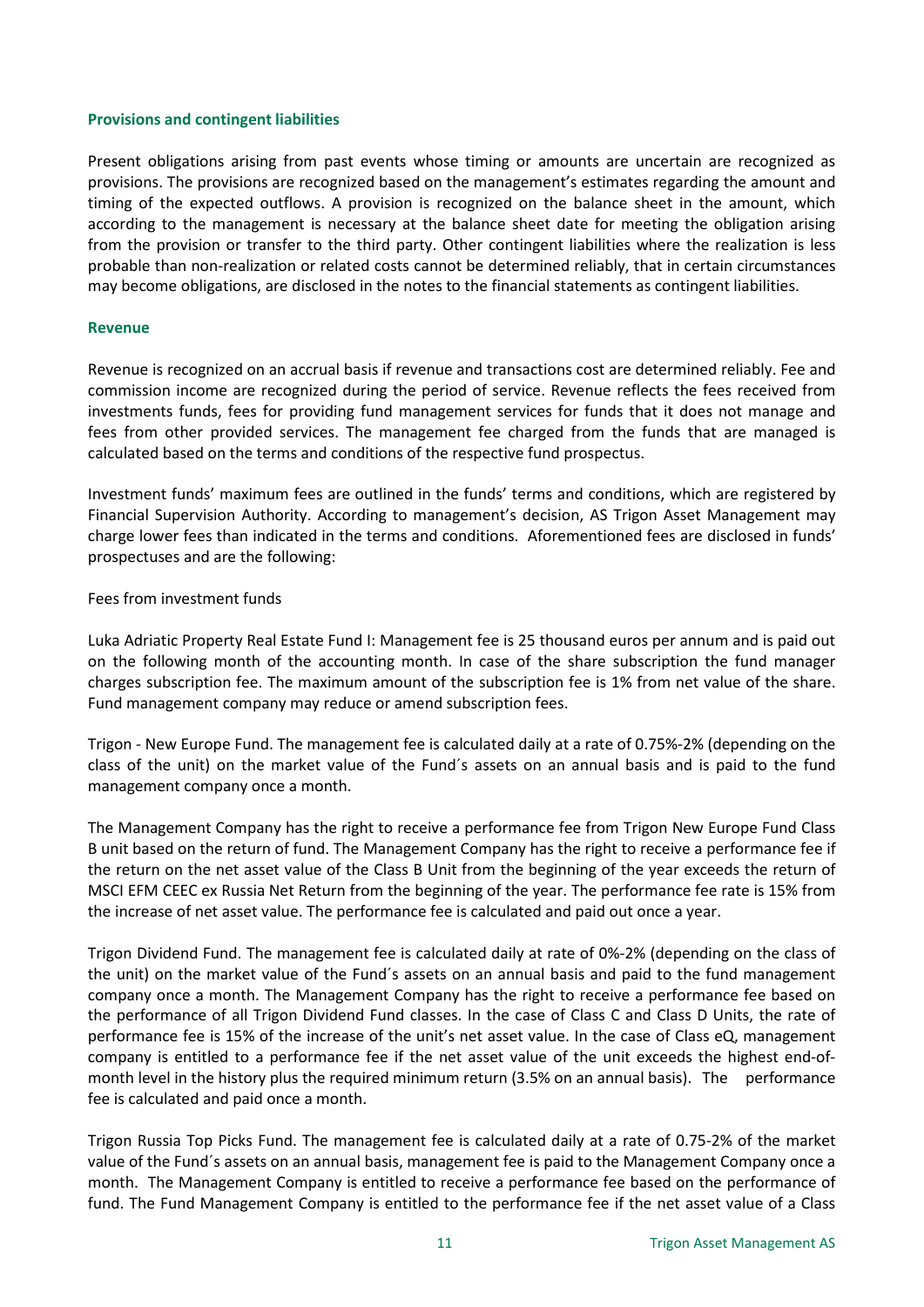eQ unit exceeds its highest month-end net asset value plus the required minimum return (3.5% on an annual basis). The Fund Management Company is entitled to the performance fee if the rate of return of a Class D unit based on its net asset value exceeds the MSCI Russia Daily Net TR EUR rate of return starting from the beginning of the year. The rate of the performance fee for Class eQ unit is 15% and for Class D and Class E units 20% of the increase in the net asset value, which exceeds the highest historical month-end net asset value plus the required minimum return. The performance fee is calculated and paid once a month.

#### **Taxation**

According to the Estonian Income Tax Act, the annual profit of the company is not taxed in Estonia. Income tax is paid on dividends, fringe benefits, gifts, donations, reception costs, non-business-related disbursements, and adjustments of the transfer price. As of 01.01.2015 the tax rate on the net dividends paid out of retained earnings is 20/80. As of 2019, tax rate of 14/86 can be applied to dividend payments. This more favorable tax rate can be used for dividend payments in the amount of up to the average dividend payment during the three preceding years that were taxed with the tax rate of 20/80. When calculating the average dividend payment of three preceding financial years, 2018 will be the first year to be considered. Under certain circumstances, it is possible to redistribute received dividends without additional income tax expense. The corporate income tax arising from the payment of dividends is accounted for as an expense in the period in which dividends are declared, regardless of the period for which they are declared or when they are actually paid out. Income tax is due at the 10th day of the month following the payment of dividends. Due to the nature of the taxation system, the companies registered in Estonia do not have any differences between the tax bases of assets and their carrying amounts and hence, no deferred income tax assets and liabilities arise. A contingent income tax liability which would arise due the payment of dividends is not recognized in the balance sheet. The maximum income tax liability which would accompany the distribution of Company's retained earnings is disclosed in Note 6 of the financial statements.

#### **Related parties**

Related parties are parties that have significant control over the company or significant influence over the other party's business decisions in accordance with the Accounting Standard Board guideline 2 "Requirements for Presentation in the Financial Statements" definition. Related parties are not only defined by the legal form of transactions and relationships but their actual substance.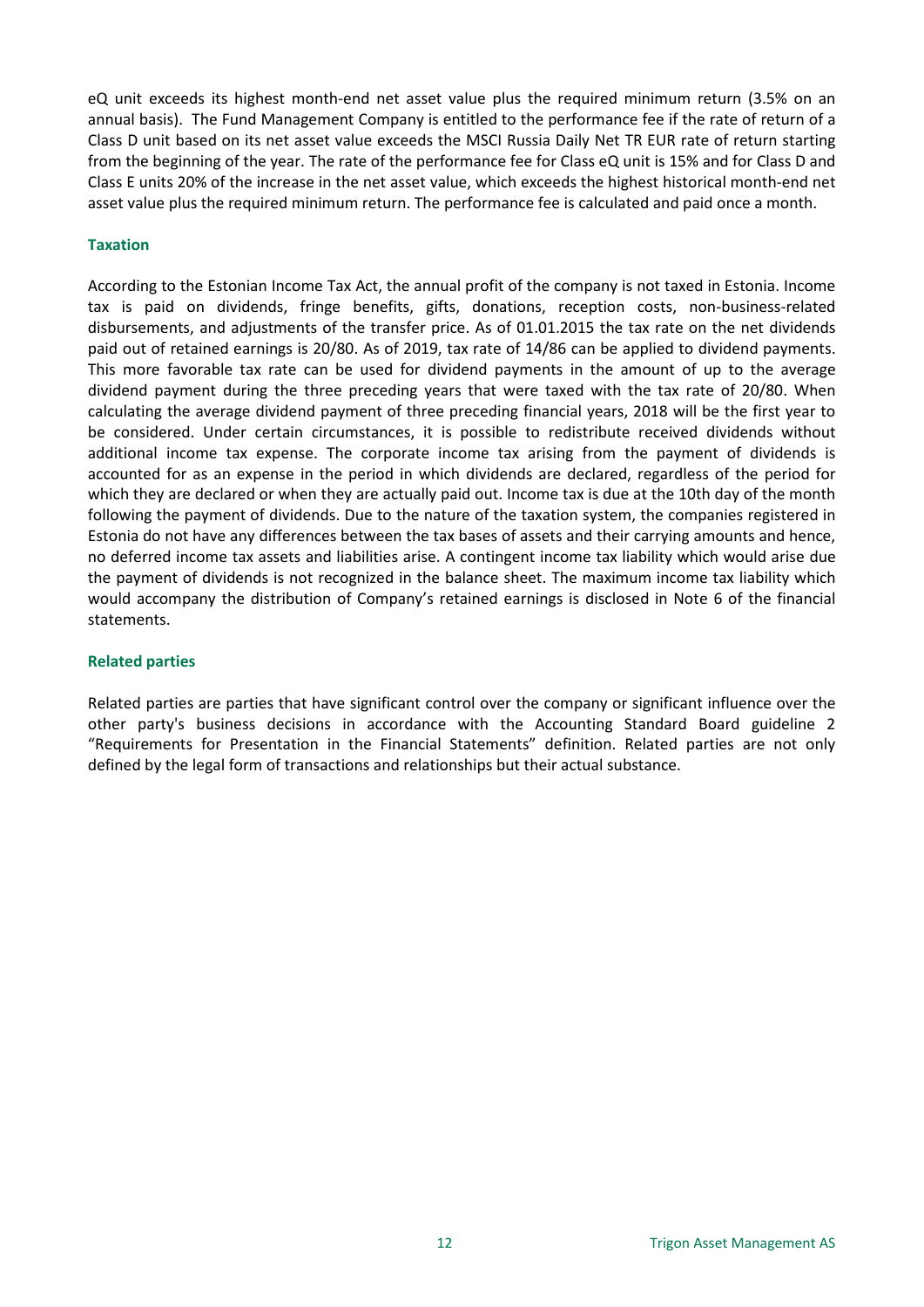<span id="page-12-0"></span>**NOTE 2. Cash and Equivalents**

| <b>EUR</b>                         | 31.12.2021       | 31.12.2020       |
|------------------------------------|------------------|------------------|
| Bank account<br>Cash               | 1,890,496<br>217 | 1,212,449<br>217 |
| Cash and cash equivalents in total | 1,890,713        | 1,212,665        |

## <span id="page-12-1"></span>**NOTE 3. Receivables and prepayments**

| <b>EUR</b>                               | <b>Note</b> | 31.12.2021 | 31.12.2020 |
|------------------------------------------|-------------|------------|------------|
|                                          |             |            |            |
| Trade receivables                        | 11          | 1,032,291  | 899,413    |
| Other receivables                        | 11          | 79.038     | 94,817     |
| Prepaid value added tax                  |             | 6.576      | 6,931      |
| Prepayments                              |             | 12.322     | 21,980     |
| <b>Total receivables and prepayments</b> |             | 1,130,227  | 1,023,141  |

## <span id="page-12-2"></span>**NOTE 4. Payables and prepayments**

| <b>EUR</b>                            | <b>Note</b> | 31.12.2021 | 31.12.2020 |
|---------------------------------------|-------------|------------|------------|
|                                       |             |            |            |
| Payables to suppliers                 |             | 439.819    | 400,357    |
| Payables to employees                 | 10          | 456.400    | 382,728    |
| Tax payables                          | 5           | 17.464     | 96,052     |
| Other payables                        |             | 86,830     | 83,698     |
| <b>Total payables and prepayments</b> |             | 1,000,513  | 962,835    |

#### <span id="page-12-3"></span>**NOTE 5. Tax liabilities**

| <b>EUR</b>                        | 31.12.2021 | 31.12.2020 |
|-----------------------------------|------------|------------|
|                                   |            |            |
| Corporate income tax              | 0          | 76,159     |
| Personal income tax               | 5,679      | 6,639      |
| Special income Tax                | 384        | 410        |
| Social tax                        | 10,160     | 11,560     |
| Unemployment insurance tax        | 710        | 742        |
| Contribution to mandatory pension | 531        | 542        |
| <b>Total tax liabilities</b>      | 17.464     | 96.052     |

See also Note 4.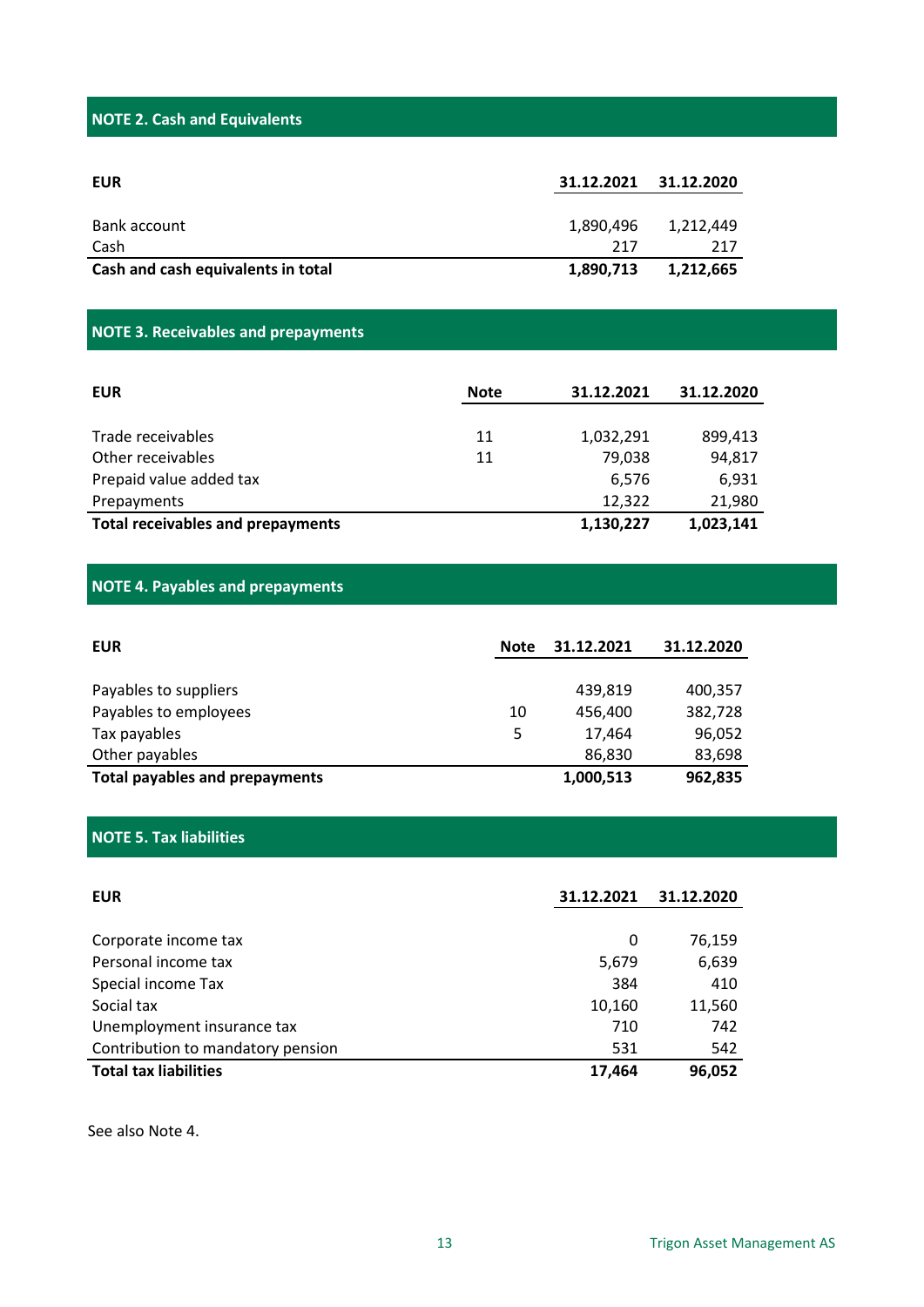<span id="page-13-0"></span>**NOTE 6. Contingent liabilities** 

| <b>EUR</b>                             | 31.12.2021 | 31.12.2020 |
|----------------------------------------|------------|------------|
| Contingent liabilities                 |            |            |
| Possible dividends                     | 1,812,811  | 1,070,577  |
| Income tax on possible dividends       | 367,067    | 187,378    |
| <b>Contingent liabilities in total</b> | 2,179,878  | 1,257,955  |

In accordance with the Income Tax Act, a company registered in Estonia does not pay the income tax on the earned profit, but on the distributed dividends or on the income distributed in any other form. Income tax is also to be paid on any payments made from the equity, which exceed the monetary and non-monetary deposits into the equity.

According to the amendment to the Income Tax Act, a more favorable tax rate will apply to dividends paid regularly from 2019 onwards. The general tax rate on dividends and other profit provisions is 20%. Profits distributed in a calendar year that are less than or equal to the average distributed profits of the previous three calendar years are taxed at a rate of 14%. The first year for calculating the three - year average dividend is 2018. As a result, in 2021, a part of the profit distributed in the calendar year was taxed at a lower rate, which was the average of the previous three calendar years' profit.

A contingent income tax liability which would arise due to the payments from the equity is not recognized in the balance sheet. Income tax expenses arisen from distributed dividends or other equity reductionrelated payments are at the moment recognized in the income statement as an expense.

In accordance with the additional equity requirements established on the fund managers by the Financial Supervision Authority of the Republic of Estonia, at the balance sheet date it is possible to pay out dividends to the owners from retained earnings in the amount of 1,812,811 euros (31 December 2020: 1,070,577 euros). The corresponding income tax would amount to 367,067 euros (31 December 2020: 187,378 euros).

The tax authorities may at any time inspect the books and records within 5 years after the reported tax year and may impose additional tax assessments and penalties. No tax control was carried out in the Company in 2021 and 2020. The Company's Management is not aware of any circumstances which may give rise to a potential material liability in this respect.

For the reporting period, AS Trigon Asset Management has one case pending with Olympic Entertainment Group AS ("OEG"):

#### Contingent assets

1) Statement to determine fair compensation to the shareholders of Olympic Entertainment Group AS ("OEG"). It is a non-action procedure in which the court accompanied all minority shareholders of OEG from whom the shares were taken over during the mandatory takeover bid in October 2018, as petitioners. AS Trigon Asset Management represents, inter alia, the funds it manages in this action. This procedure has no negative effect on the financial statements of AS Trigon Asset Management. The general meeting of OEG approved the decision to approve the takeover of the shares owned by the minority shareholders of OEG by Odyssey Europe AS in exchange for financial compensation of 1.40 euros per share. The application pending before the court has been filed for the protection of the rights of minority shareholders and to obtain fair compensation for OEG shares. The petitioners, including Trigon Asset Management AS, find that 1.40 euros per share is clearly incorrect and too low. The financial impact on Trigon Asset Management amounts to a total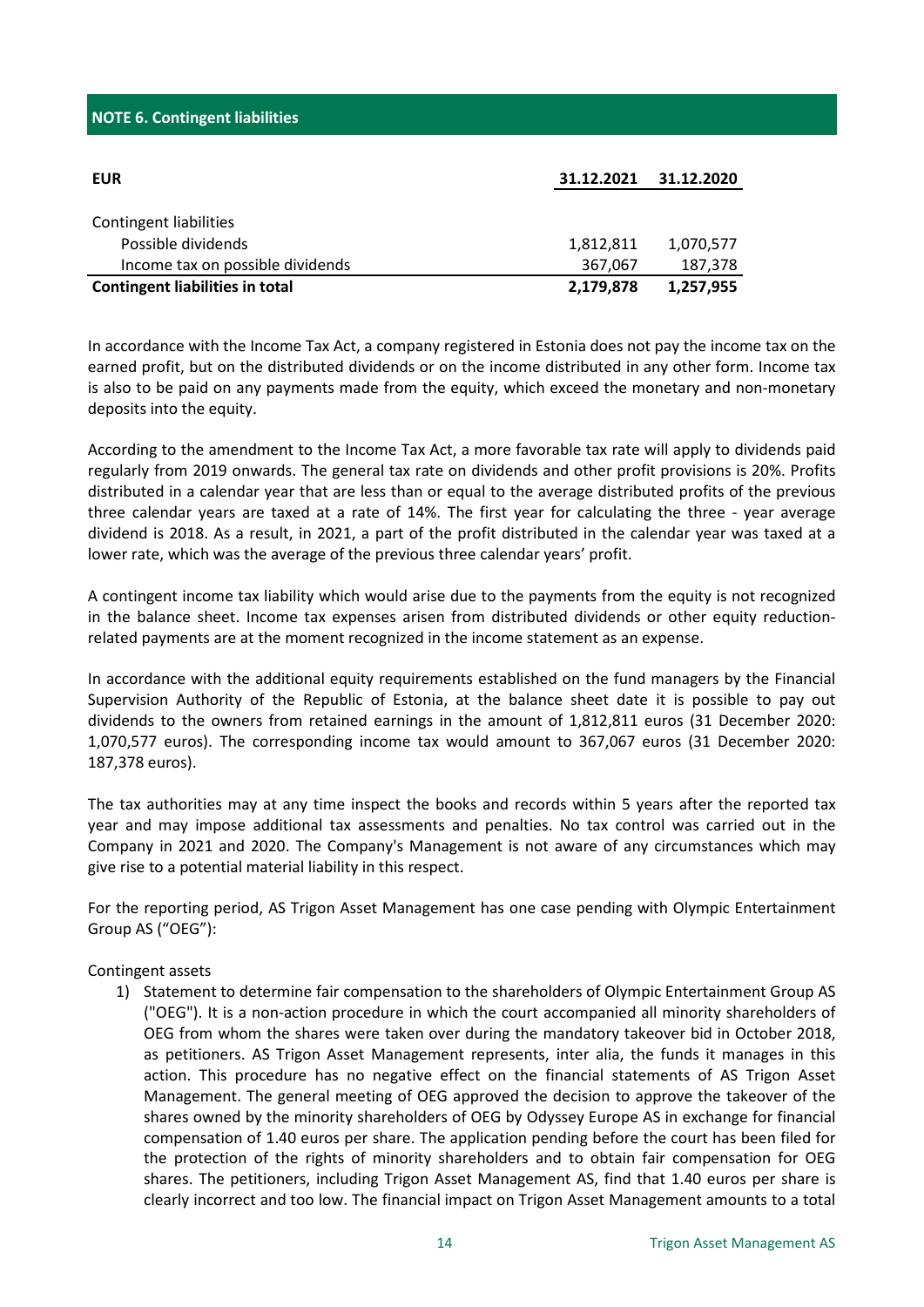of around 20,000 euros for the expenses of the law firm, most of which will be borne by Trigon New Europe Fund. However, if the application is ultimately satisfied and the court determines a higher compensation, OEG will presumably reimburse all the applicants' procedural costs.

#### <span id="page-14-0"></span>**NOTE 7. Share capital**

| <b>EUR</b>              | 31.12.2021 | 31.12.2020 |
|-------------------------|------------|------------|
| Share capital           | 159,780    | 159,780    |
| Number of shares (pcs)  | 798,900    | 798,900    |
| Nominal value of shares | 0.20       | 0.20       |

The parent company of the AS Trigon Asset Management group is AS Trigon Capital. As at 31 December 2019 the share capital of AS Trigon Asset Management consisted of 798,900 registered shares with a nominal value of 0.20 euros and the total share capital was 159,780 euros. In 2020, 55,923 shares were repurchased, as a result of which AS Trigon Asset Management owns its own shares. Own shares do not provide shareholder rights. As at 31 December 2021, the share capital amounts to 159,780 euros.

According to the articles of association, the minimum size of the share capital of AS Trigon Asset Management is 159,780 euros and the maximum size is 639,120 euros. In 2021, dividends in the amount of 970,577 euros were paid, income tax from dividends amounted to 162,378 euros. The Company's retained earnings as at 31 December 2021 amounted to 1,972,137 euros (31 December 2020: 1,224,681 euros). For further details on payment of probable dividends, see note 6.

In December 2020, the shareholders of AS Trigon Asset Management decided to issue share options to key employees. According to the decision, employees participating in the option program can acquire up to 1,000 Company preference shares against a financial contribution corresponding to their nominal value. An option agreement was concluded with each key employee with a three-year period that entitles the employee to subscribe for a certain number of preference shares during the subscription period beginning after the three-year period. Share options cannot be exchanged, transferred, pledged, or encumbered, unless the Supervisory Board agrees to transfer the share option to another employee. The share option agreement expires upon termination of the employment contract.

#### <span id="page-14-1"></span>**NOTE 8. Fee income**

| <b>EUR</b>                                              | 2021      | 2020      |
|---------------------------------------------------------|-----------|-----------|
| Fee income by geographical location                     |           |           |
| Estonia                                                 | 80,220    | 67,049    |
| Other European countries                                | 3,967,455 | 3,032,604 |
| <b>Total fee income</b>                                 | 4,047,675 | 3,099,653 |
| Fee income by operating activities                      |           |           |
| Management fee                                          | 43,928    | 60,979    |
| Success fee                                             | 80,112    | 24,226    |
| Management fee for mandate-based other investment funds | 3,923,635 | 3,014,447 |
| <b>Total fee income</b>                                 | 4,047,675 | 3,099,653 |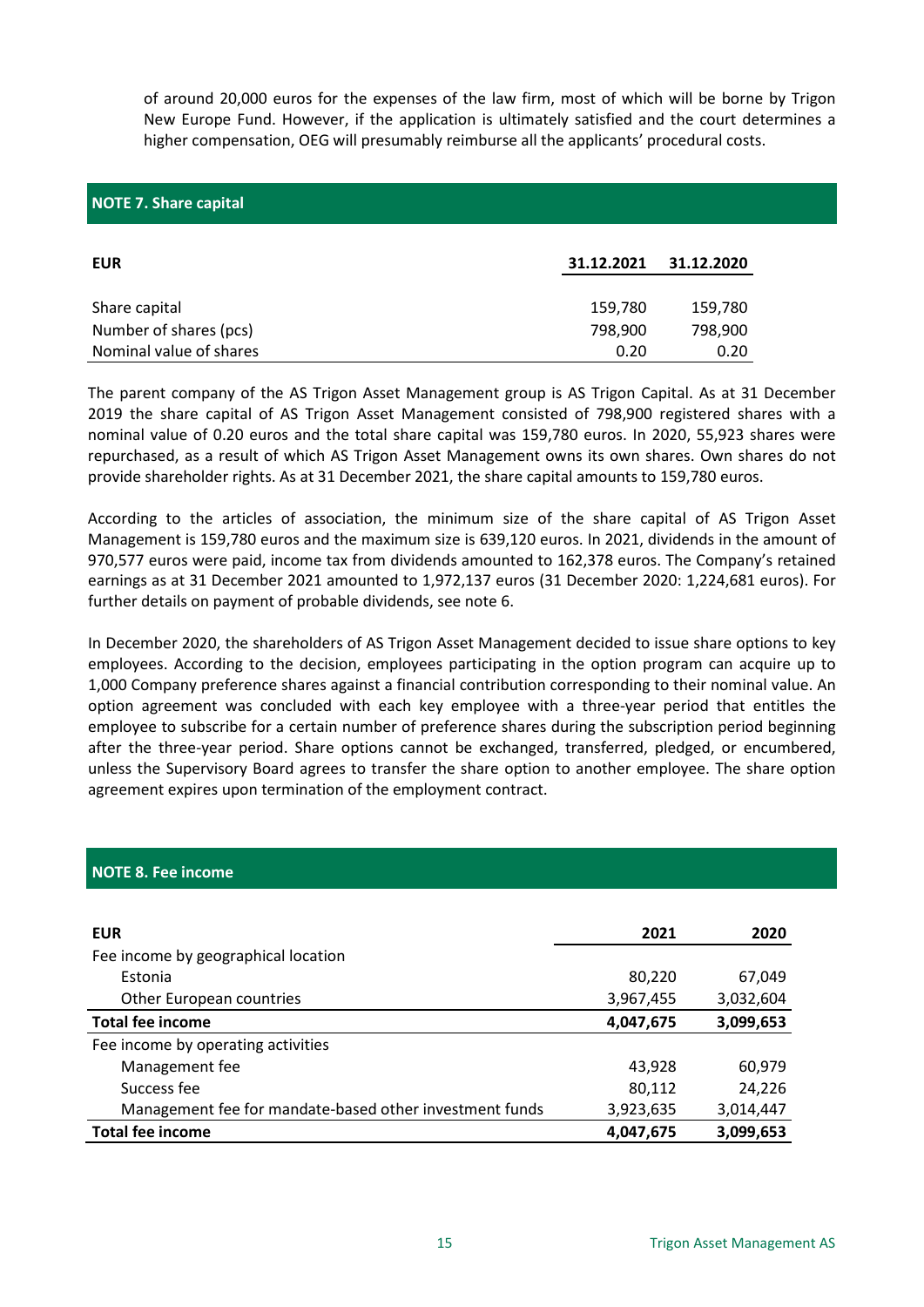#### <span id="page-15-0"></span>**NOTE 9. Miscellaneous operating expenses**

| <b>EUR</b>                                    | 2021    | 2020    |
|-----------------------------------------------|---------|---------|
|                                               |         |         |
| Other sales expenses                          | 25,203  | 35,340  |
| Information expenses                          | 59,565  | 58,730  |
| <b>Business trip expenses</b>                 | 3,365   | 6,075   |
| Legal consultations                           | 56,158  | 1,890   |
| Advertising and representation costs          | 15,351  | 5,154   |
| Rental fees                                   | 57,600  | 57,600  |
| Insurance expenses                            | 38,348  | 24,523  |
| Depositary fees                               | 12,932  | 13,896  |
| Other purchased goods and services            | 43.044  | 36,799  |
| <b>Total miscellaneous operating expenses</b> | 311,566 | 240,007 |

Other sales expenses in the amount of 25,203 (2020: 35,340) euros comprise of contractual equity fund's costs related to marketing outside Estonia. Other purchased goods and services in the amount of 43,044 (2020: 36,799) euros include various operating expenses such as additional expenses related to the rented office space, postal services, membership fees, telecom costs, fees to Financial Supervisory Authority, audit costs, IT-services, and acquired small equipment.

In determining the minimum amount of own funds, the following line items from the income statement are considered to be the fixed overheads of the Fund Management Company – Miscellaneous operating expenses, Staff costs, Significant impairment of current assets, Other operating expenses, Other financial income and expenses less calculated bonus (Note 10), one-off bonus together with social tax in the amount of 10,000 euros, which is included in the line item Salaries, and interest income of 68 euros.

#### <span id="page-15-1"></span>**NOTE 10. Staff costs**

| <b>EUR</b>                              | 2021    | 2020    |
|-----------------------------------------|---------|---------|
| <b>Salaries</b>                         | 383,605 | 446,729 |
| Social taxes                            | 124,327 | 150,596 |
| Calculated bonus (including social tax) | 353,470 | 287,228 |
| Vacation reserve                        | 3,852   | 7,227   |
| Fringe benefits                         | 2.124   | 1,189   |
| <b>Total staff costs</b>                | 867,378 | 892,969 |

#### **Remuneration principles**

Management and employees of Trigon Asset Management get monthly fixed basic salary. Key employees are paid an additional performance fee. The fixed salary is the main part of the salaries of all employees and is based on the fixed salary agreement. Fixed salary is determined individually for each employee, considering his or her role and responsibilities, position, achievements, and conditions of the labor market. Variable salary depends on employee's individual results as well as the result of the whole company. In addition, sales bonus is paid to employees, who are directly involved with in gaining new clients. Such performance fees are in line with the results, are assessed separately case by case and are not determined as a fixed amount.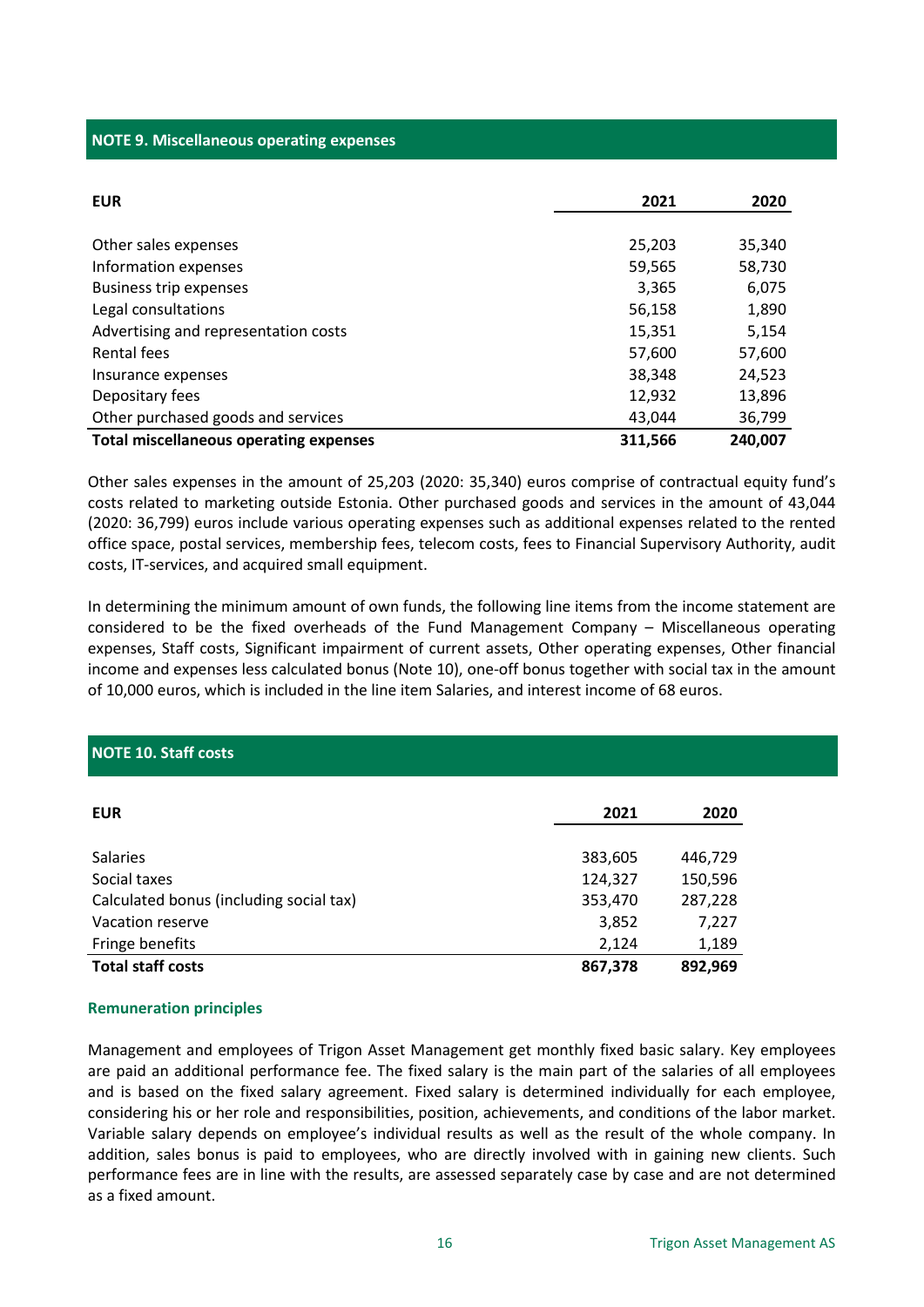The management company bases its remuneration principles on the principle of proportionality. The Management Company has not implemented severance pay or non-monetary benefits.

The average number of employees in Trigon Asset Management (including board members) in the reporting year was 10 (2020: 11). The total amount of salaries (including taxes) calculated for employees during the reporting period was 507,932 euros (2020: 597,325 euros). During the reporting period, the remuneration (including taxes) of the members of the Management Board was 140,703 euros (2020: 118,641 euros). No remuneration has been paid to the members of the Supervisory Board for their participation in the Supervisory Board. Performance fees were paid to employees who are directly involved in obtaining new customers. Performance fees (including taxes) during the reporting period amounted to 10,000 euros (2020: 48,591 euros).

#### <span id="page-16-0"></span>**NOTE 11. Related parties**

Following entities are considered as related parties:

- Parent company AS Trigon Capital as well as other companies belonging to the parent company consolidation group;
- Owners with significant influence;
- Members of the Management and Supervisory Board as well as the companies controlled by them;
- Members of Management and Supervisory Board of AS Trigon Capital;
- Close family members of the abovementioned persons as well as their affiliated companies;
- Funds under management of AS Trigon Asset Management: Luka Adriatic Property Real Estate Fund I, Trigon New Europe Fund, Trigon Dividend Fund, Trigon Russia Top Picks Fund.

As at 31 December 2021, the owners of Trigon Asset Management AS are AS Trigon Capital with a 61% shareholding (65.59% of the voting shares), OÜ Fero Invest with a 27% shareholding (29.03% of the voting shares) and Jelena Rozenfeld with a 5% shareholding (5.38% of the voting shares).

Related party balances:

| <b>EUR</b>                               | 2021    | 2020    |
|------------------------------------------|---------|---------|
| Receivables and prepayments              |         |         |
| Parent company                           | 79.038  | 94.638  |
| Managed investment funds                 | 846.171 | 729,963 |
| <b>Total receivables and prepayments</b> | 925,209 | 824,601 |

The volumes of transactions with related parties in 2021 and 2020 are as follows:

| <b>EUR</b>         | 2021   | 2020   |
|--------------------|--------|--------|
| Operating expenses |        |        |
| Parent company     | 73.740 | 80,400 |
| Total              | 73,730 | 80,400 |

As at 31 December 2016, the current account of AS Trigon Asset Management was included in the AS Trigon Capital group current account. In the first quarter of 2017, the current account of Trigon Asset Management was excluded from the Trigon Capital group current account and the respective amount was offset with the purchase price of a transaction under common control in the total amount of 2,966,480 euros. As at 31 December 2021 AS Trigon Asset Management accounted for interest in amount of 79,038 euros as a receivable from the parent company of the consolidation group.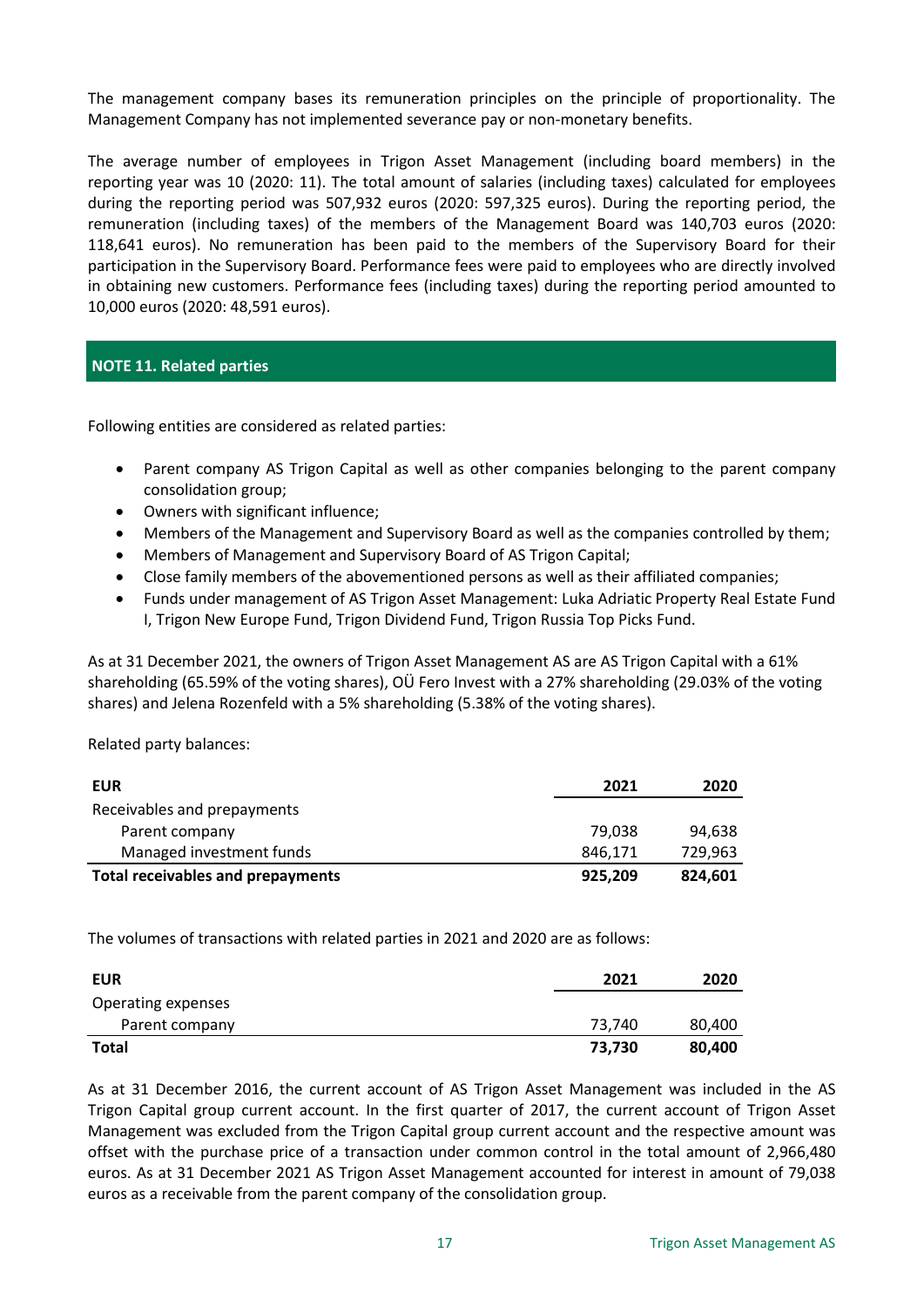In 2021, AS Trigon Asset Management received management fees, success fees, issue and redemption fees and investment management fees in the amount of 3,563,028 euros from the funds managed by itself (2020: 2,710,468 euros). As at 31 December 2021 the receivables of AS Trigon Asset management from the managed funds for the above-mentioned fees, which are recorded in the balance sheet as trade receivables, amounted to 846,171 euros (31 December 2020: 729,963 euros).

#### Management remuneration

Remuneration and bonuses (including taxes) paid to the executive management amounted to 140,703 euros (2020: 118,641 euros). No additional considerations were paid to members of the Management Board and Supervisory Board for participation in the governing bodies. No severance pay is provided for members of the Management and the Supervisory Board under employment contracts. For further information, see note 10.

#### Impairments

In 2021, the outstanding management fees of Luka Adriatic Property Real Estate Fund were written down in a net amount of 8,956 euros (2020: 8,659 euros), which is recognized in the income statement under Significant impairment of current assets. The net amount of the discount includes interest income in the amount of 40,304 euros, less the discount at a discount rate of 10% in the amount of 49,260 euros. When making the write-down, it was considered that receivables arising from the management fees will be realized within 1 year.

As at 31 December 2021 the discounted receivable of AS Trigon Asset Management against the managed Luka Adriatic Property Real Estate Fund was in the amount of 483,648 euros (31 December 2020: 467,604 euros). See also Note 3.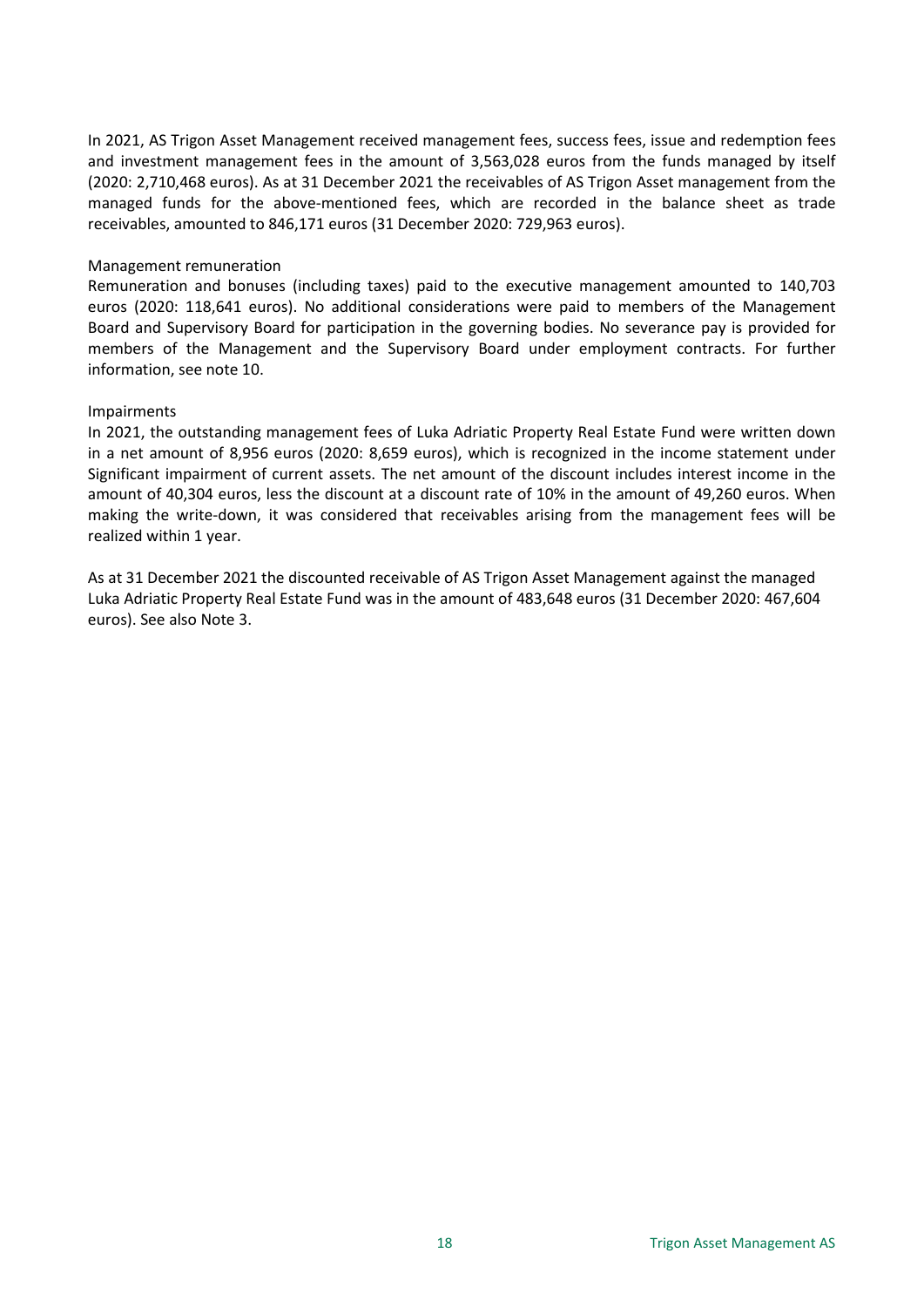## <span id="page-18-0"></span>**Signatures of the Management Board for Trigon Asset Management AS annual report 2021**

The Management Board of AS Trigon Asset Management has prepared the annual report of year 2021, which consists of the management report and financial statements, including independent auditor's report and proposal for profit distribution, and presented these to the shareholders for approval. By signing the annual report, the members of the Management Board confirm its responsibility for the data represented therein.

/signed/

Mehis Raud AS Trigon Asset Management Member of the Management Board

/signed/

Jelena Rozenfeld AS Trigon Asset Management Member of the Management Board

Tallinn, 3rd of February 2022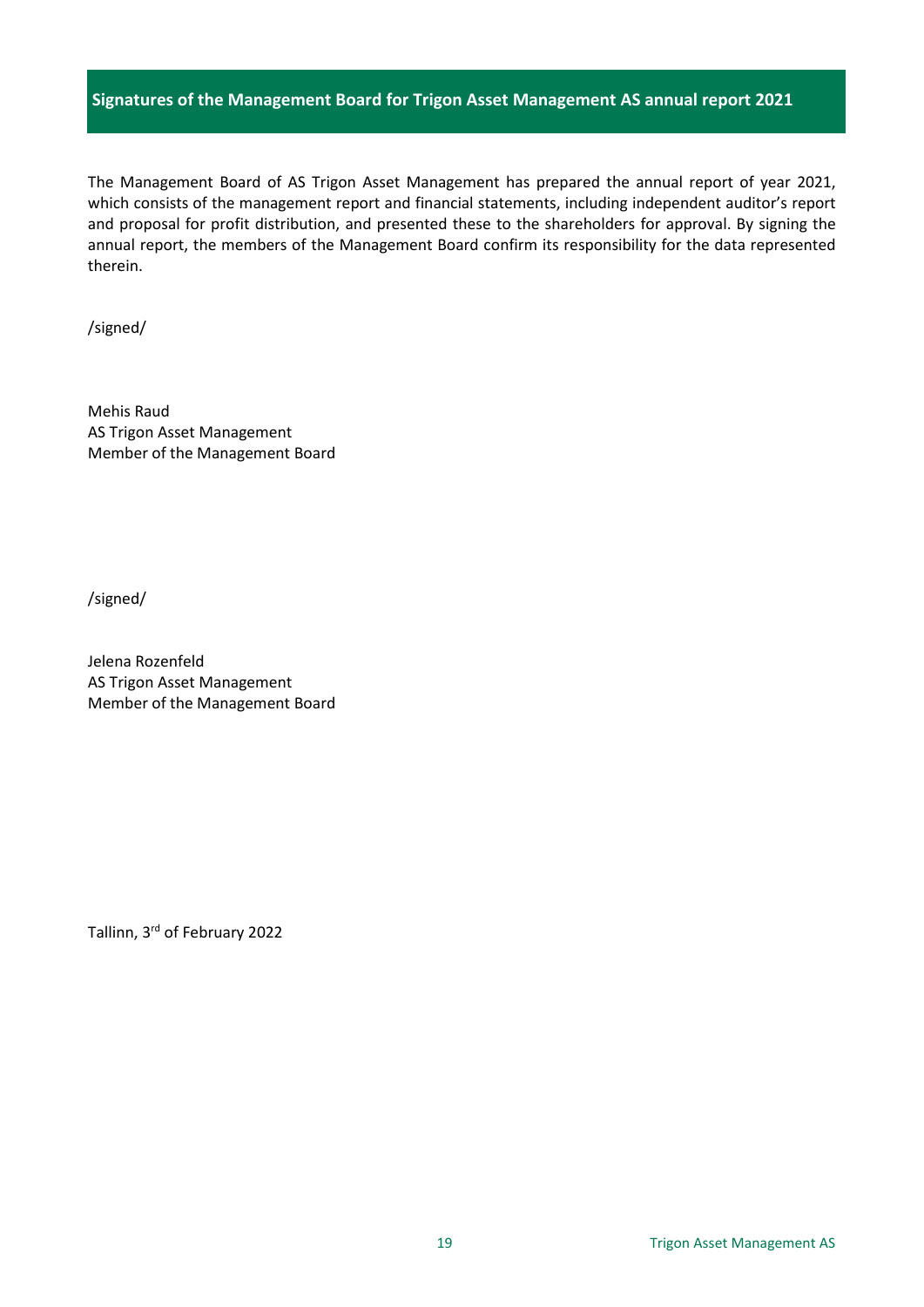<span id="page-19-0"></span>

# Independent Auditor's Report

To the Shareholders of Aktsiaselts Trigon Asset Management

#### Our opinion

In our opinion, the abridged financial statements present fairly, in all material respects, the financial position of Aktsiaselts Trigon Asset Management (the "Company") as at 31 December 2021, and the Company's financial performance for the year then ended in accordance with the Estonian financial reporting standard.

#### **What we have audited**

The Company's abridged financial statements comprise:

- the balance sheet as at 31 December 2021;
- the income statement for the year then ended; and
- the notes to the abridged financial statements, which include significant accounting policies and other explanatory information.

#### Basis for opinion

We conducted our audit in accordance with International Standards on Auditing (ISAs). Our responsibilities under those standards are further described in the Auditor's responsibilities for the audit of the abridged financial statements section of our report.

We believe that the audit evidence we have obtained is sufficient and appropriate to provide a basis for our opinion.

#### **Independence**

We are independent of the Company in accordance with the International Code of Ethics for Professional Accountants (including International Independence Standards) issued by the International Ethics Standards Board for Accountants (IESBA Code). We have fulfilled our other ethical responsibilities in accordance with the IESBA Code.

#### Other information

The Management Board is responsible for the other information. The other information comprises the Management report and revenue allocation according to EMTAK classification (but does not include the abridged financial statements and our auditor's report thereon).

Our opinion on the abridged financial statements does not cover the other information and we do not express any form of assurance conclusion thereon.

In connection with our audit of the abridged financial statements, our responsibility is to read the other information identified above and, in doing so, consider whether the other information is materially inconsistent with the abridged financial statements or our knowledge obtained in the audit, or otherwise appears to be materially misstated. If, based on the work we have performed, we conclude that there is a material misstatement of this other information, we are required to report that fact. We have nothing to report in this regard.

AS PricewaterhouseCoopers Pärnu mnt 15, 10141 Tallinn, Estonia; License No. 6; Registry code: 10142876 T: +372 614 1800, F: +372 614 1900, www.pwc.ee

Translation note:

This version of our report is a translation from the original, which was prepared in Estonian. All possible care has been taken to ensure that the translation is an accurate representation of the original. However, in all matters of interpretation of information, views or opinions, the original language version of our report takes precedence over this translation.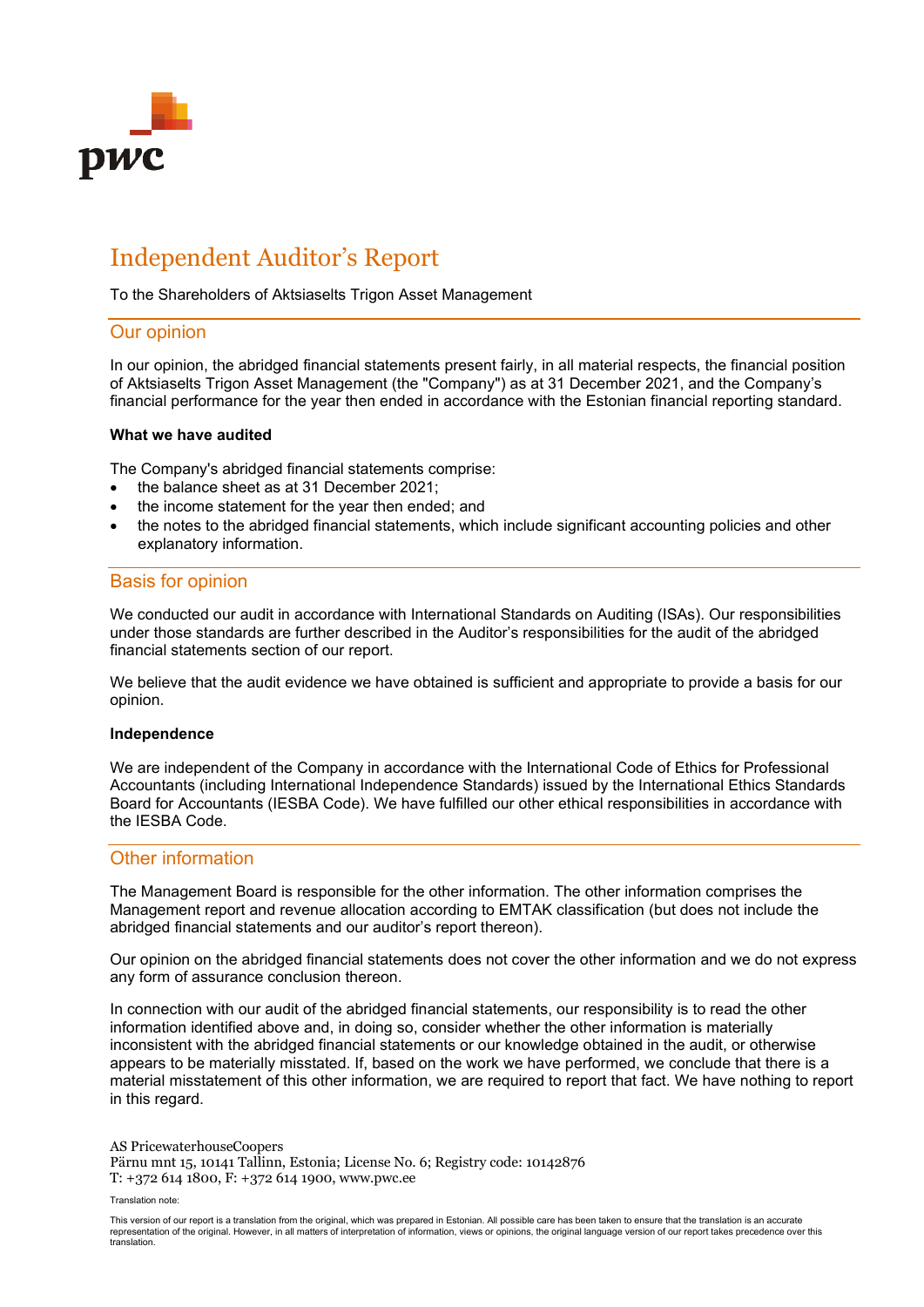

## Responsibilities of the Management Board and those charged with governance for the abridged financial statements

The Management Board is responsible for the preparation and fair presentation of the abridged financial statements in accordance with the Estonian financial reporting standard and for such internal control as the Management Board determines is necessary to enable the preparation of abridged financial statements that are free from material misstatement, whether due to fraud or error.

In preparing the abridged financial statements, the Management Board is responsible for assessing the Company's ability to continue as a going concern, disclosing, as applicable, matters related to going concern and using the going concern basis of accounting unless the Management Board either intends to liquidate the Company or to cease operations, or has no realistic alternative but to do so.

Those charged with governance are responsible for overseeing the Company's financial reporting process.

#### Auditor's responsibilities for the audit of the abridged financial statements

Our objectives are to obtain reasonable assurance about whether the abridged financial statements as a whole are free from material misstatement, whether due to fraud or error, and to issue an auditor's report that includes our opinion. Reasonable assurance is a high level of assurance, but is not a guarantee that an audit conducted in accordance with ISAs will always detect a material misstatement when it exists. Misstatements can arise from fraud or error and are considered material if, individually or in the aggregate, they could reasonably be expected to influence the economic decisions of users taken on the basis of these abridged financial statements.

As part of an audit in accordance with ISAs, we exercise professional judgment and maintain professional scepticism throughout the audit. We also:

- Identify and assess the risks of material misstatement of the abridged financial statements, whether due to fraud or error, design and perform audit procedures responsive to those risks, and obtain audit evidence that is sufficient and appropriate to provide a basis for our opinion. The risk of not detecting a material misstatement resulting from fraud is higher than for one resulting from error, as fraud may involve collusion, forgery, intentional omissions, misrepresentations, or the override of internal control.
- Obtain an understanding of internal control relevant to the audit in order to design audit procedures that are appropriate in the circumstances, but not for the purpose of expressing an opinion on the effectiveness of the Company's internal control.
- Evaluate the appropriateness of accounting policies used and the reasonableness of accounting estimates and related disclosures made by the Management Board.
- Conclude on the appropriateness of the Management Board's use of the going concern basis of accounting and, based on the audit evidence obtained, whether a material uncertainty exists related to events or conditions that may cast significant doubt on the Company's ability to continue as a going concern. If we conclude that a material uncertainty exists, we are required to draw attention in our auditor's report to the related disclosures in the abridged financial statements or, if such disclosures are inadequate, to modify our opinion. Our conclusions are based on the audit evidence obtained up to the date of our auditor's report. However, future events or conditions may cause the Company to cease to continue as a going concern.
- Evaluate the overall presentation, structure and content of the abridged financial statements, including the disclosures, and whether the abridged financial statements represent the underlying transactions and events in a manner that achieves fair presentation.

Translation note:

This version of our report is a translation from the original, which was prepared in Estonian. All possible care has been taken to ensure that the translation is an accurate representation of the original. However, in all matters of interpretation of information, views or opinions, the original language version of our report takes precedence over this translation.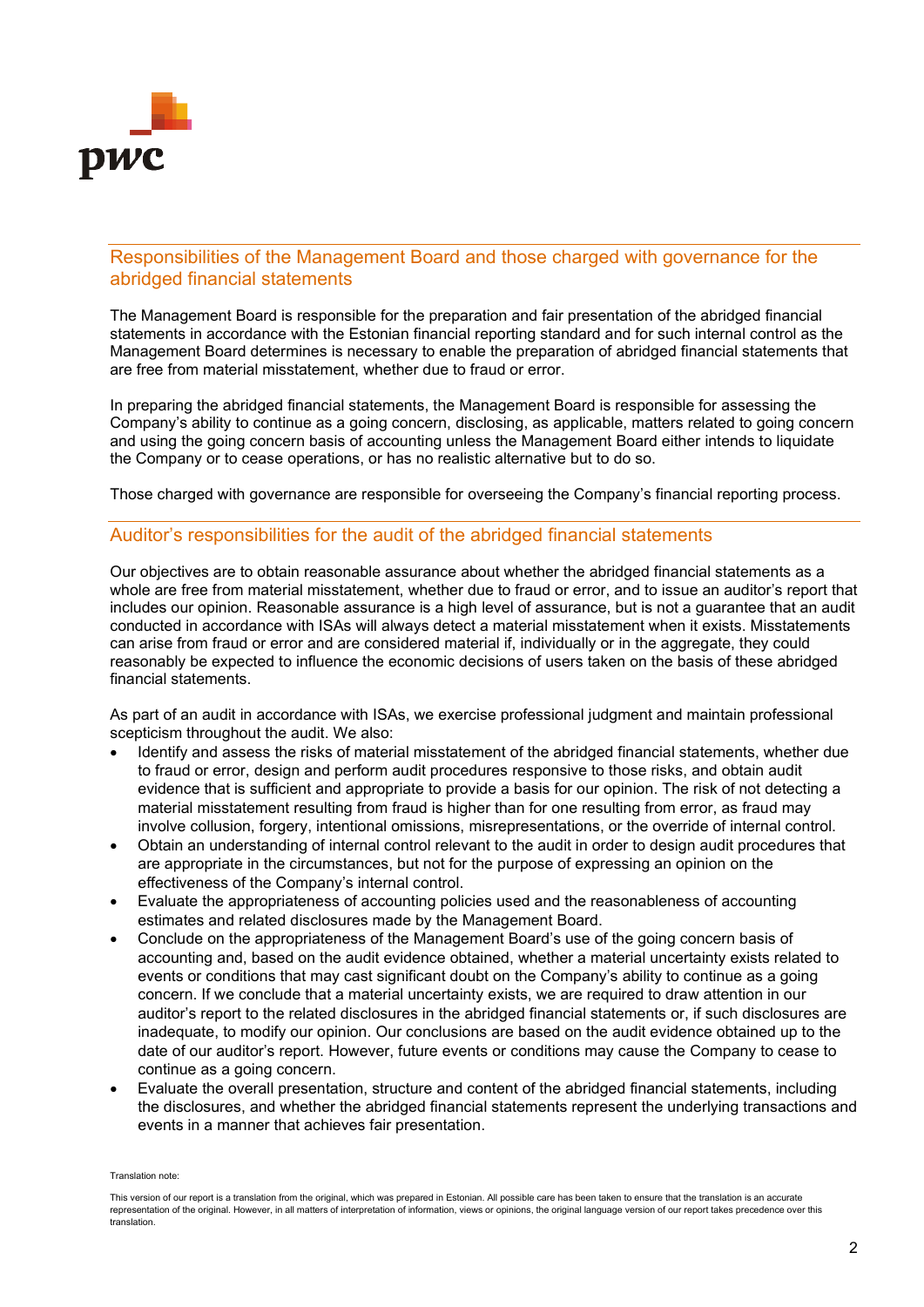

We communicate with those charged with governance regarding, among other matters, the planned scope and timing of the audit and significant audit findings, including any significant deficiencies in internal control that we identify during our audit.

AS PricewaterhouseCoopers

/signed / /signed /

Verner Uibo<br>
Auditor's certificate no. 568<br>
Auditor's certificate no. 686 Auditor's certificate no. 568 Auditor's certificate no. 686

3 February 2022 Tallinn, Estonia

Translation note:

This version of our report is a translation from the original, which was prepared in Estonian. All possible care has been taken to ensure that the translation is an accurate representation of the original. However, in all matters of interpretation of information, views or opinions, the original language version of our report takes precedence over this translation.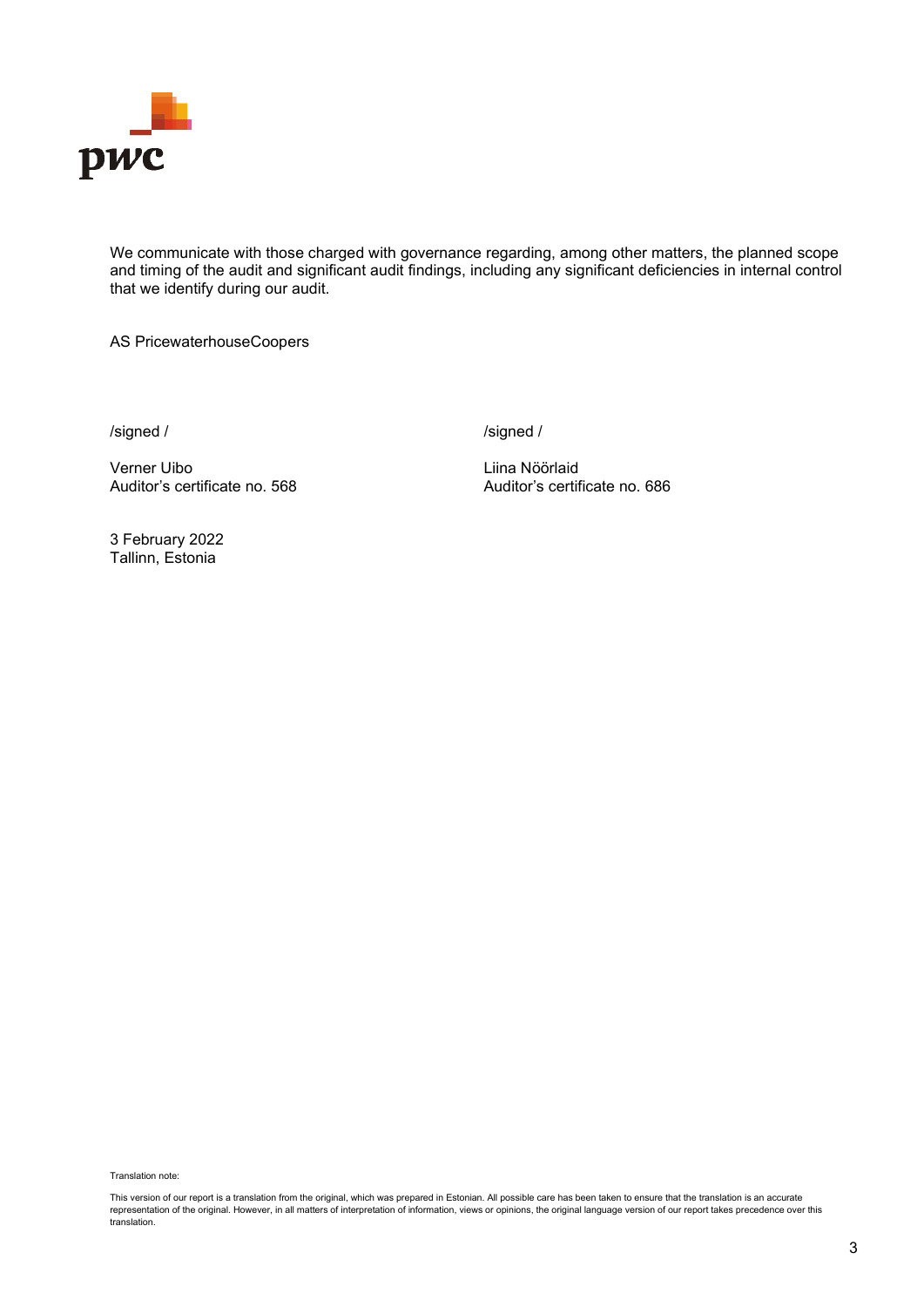# <span id="page-22-0"></span>**Proposal for profit distribution**

The Management Board of Trigon Asset Management AS proposes to the General Meeting of Shareholders to distribute 2021 profit as follows:

| <b>EUR</b>               | 31.12.2021 |
|--------------------------|------------|
| <b>Dividends</b>         | 1,662,811  |
| Add to retained earnings | 55.222     |